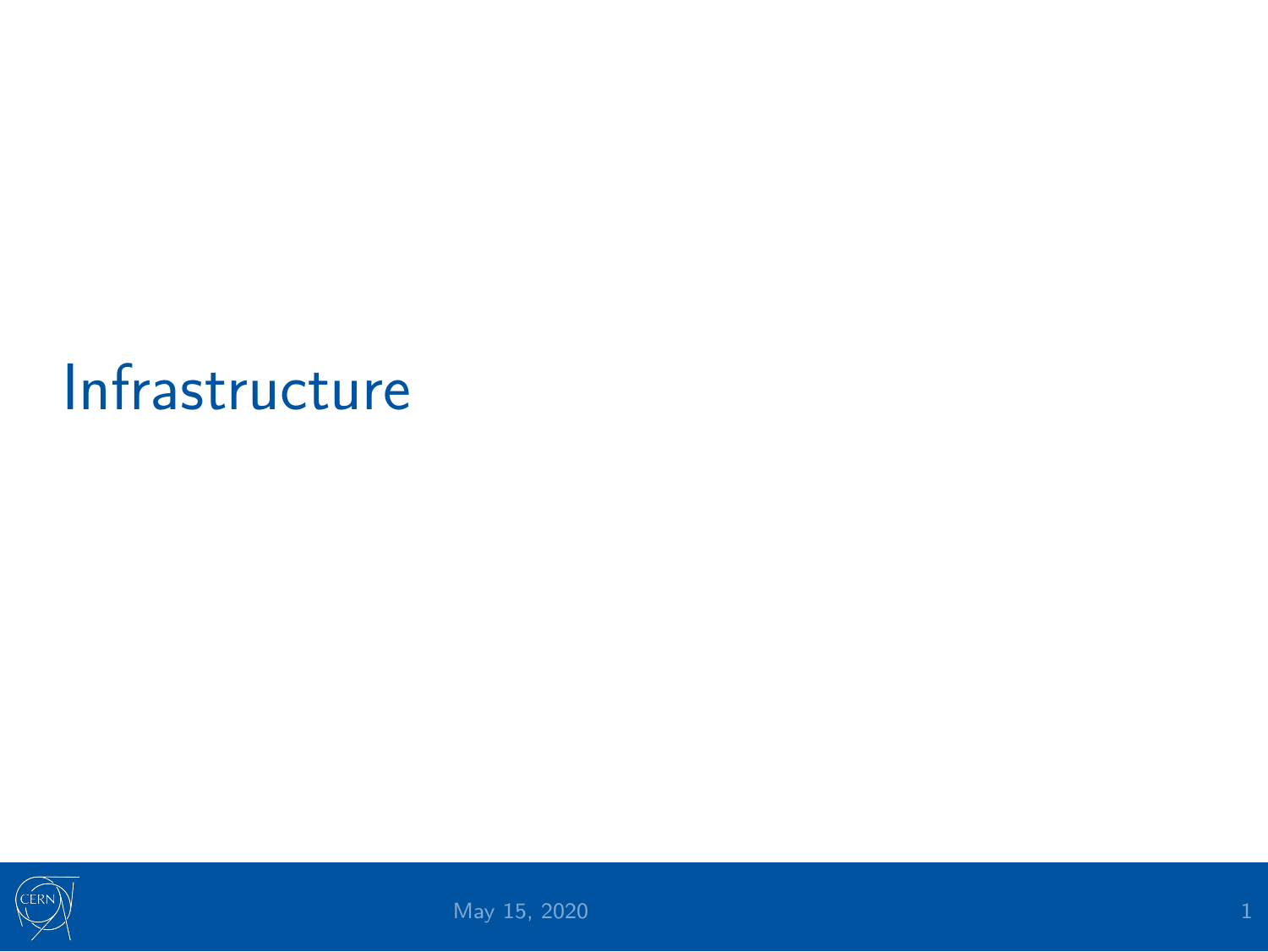### Magnet shimming and cassettes

- Participants: Bernard Chadaj, Olivier Jamet, Cedric Fournier
- Average number of people simultaneously on site: 3
- Max. number of people simultaneously on site: 3
- Location: UX85
- Start: 18 May
- Support needed from EP-DT (workshop), EN-MME.

Ready to start when supplies will be available. Require EP Workshop (production of plates). EN-MME available beginning of June.

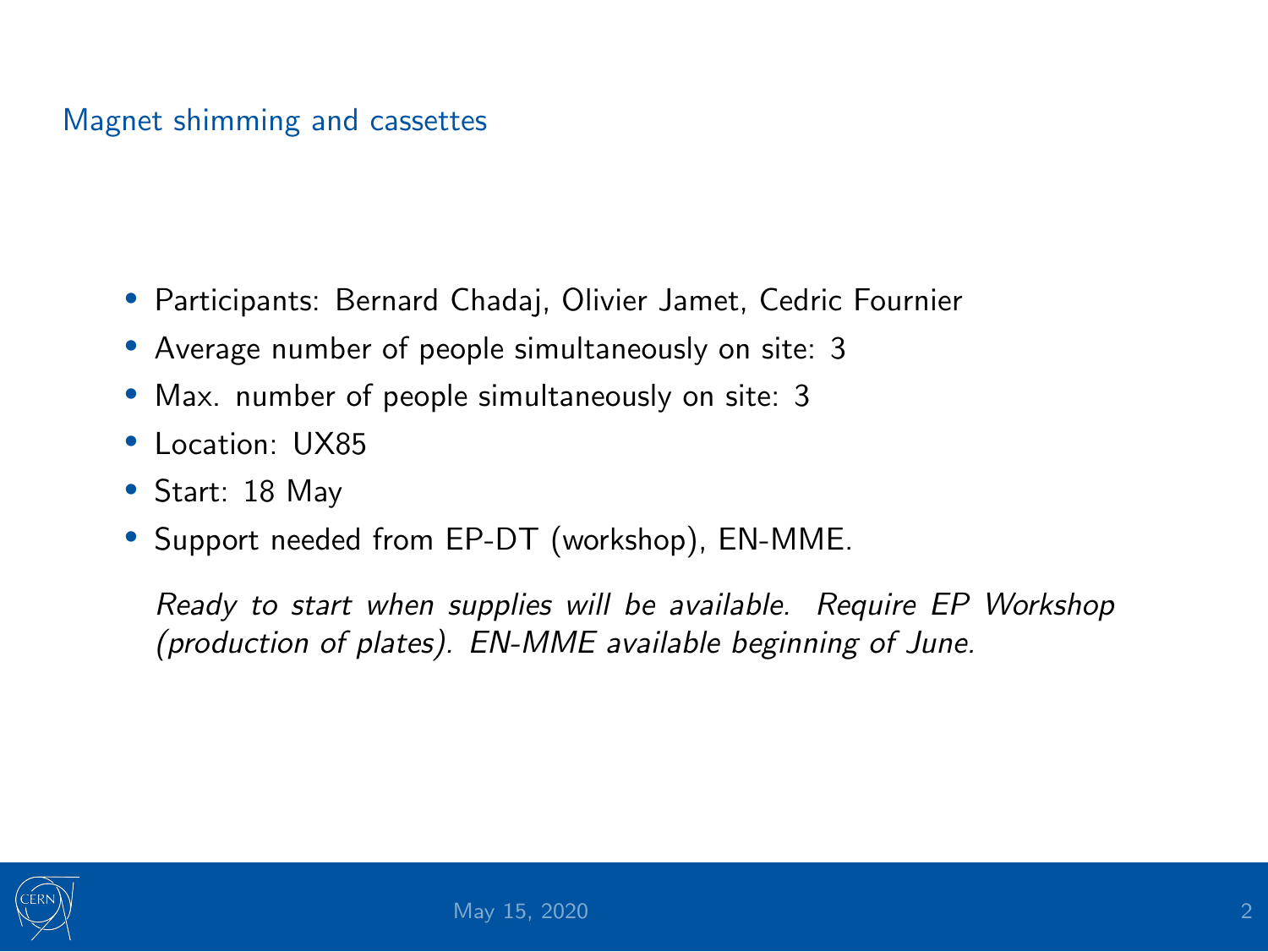### Replace connectors in Maratons

- Participants: Laurent Roy, Tengiz Kvaratskheliya, Danil Pavlenko, Bruno Allongue
- Average number of people simultaneously on site: 4
- Max. number of people simultaneously on site: 4
- Locations: SX8, B3894
- Start: 07 May
- Finish: 05 June
- Support needed from EP-ESE.
- IMPACT: 152899

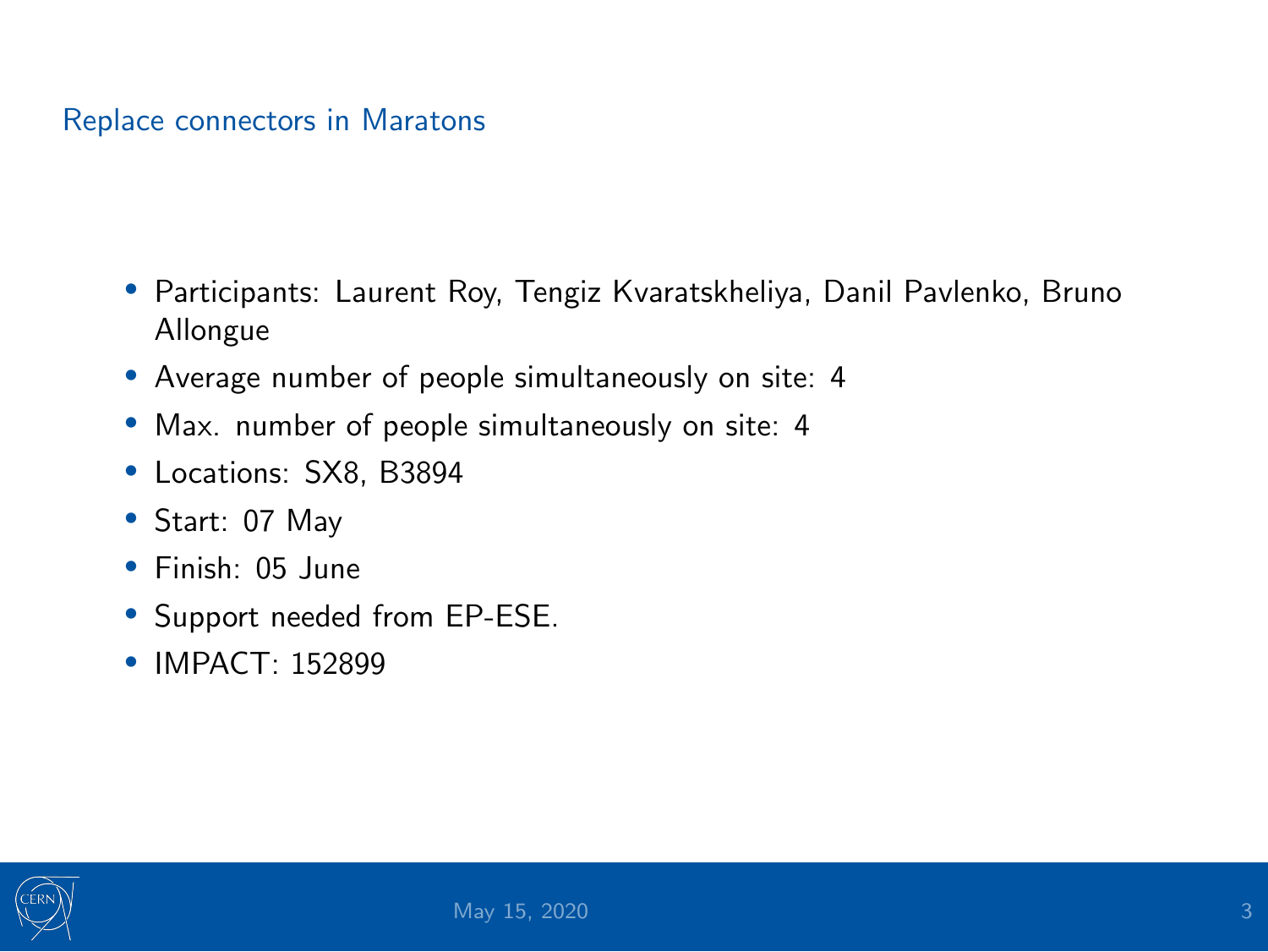### Long and short distance cabling

- Participants: Laurent Roy, Danil Pavlenko, Tengiz Kvaratskheliya
- Average number of people simultaneously on site: 3
- Max. number of people simultaneously on site: 3
- Location: UX85
- Start: 08 June
- Support needed from EN-HE.

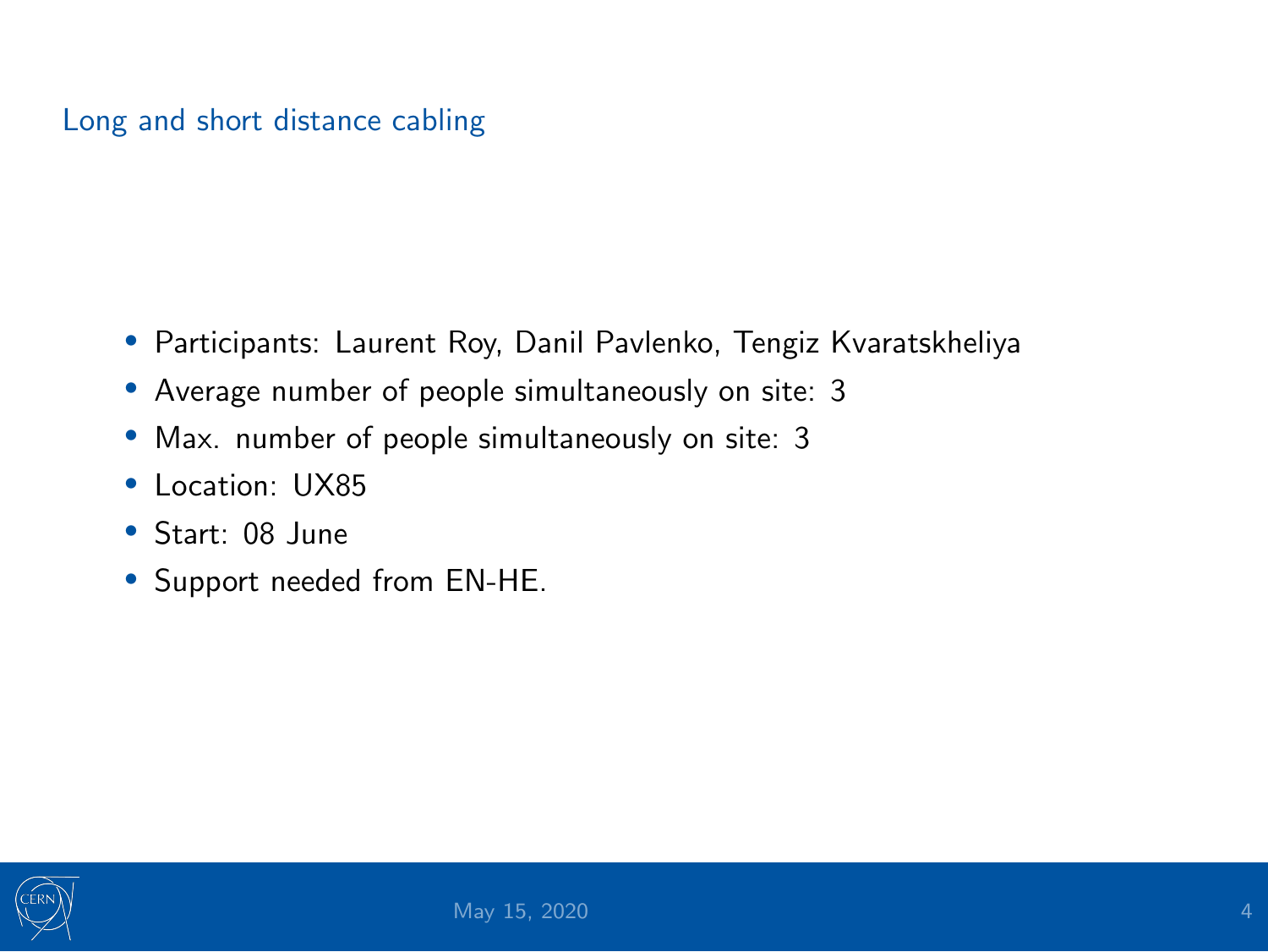### Install magnet coil stoppers

- Participants: Augusto Sciuccati, Tengiz Kvaratskheliya
- Average number of people simultaneously on site: 2
- Max. number of people simultaneously on site: 3
- Location: UX85
- Start: 15 June
- Support needed from EN-HE.

After VELO RF foil installation. Second technician needed.

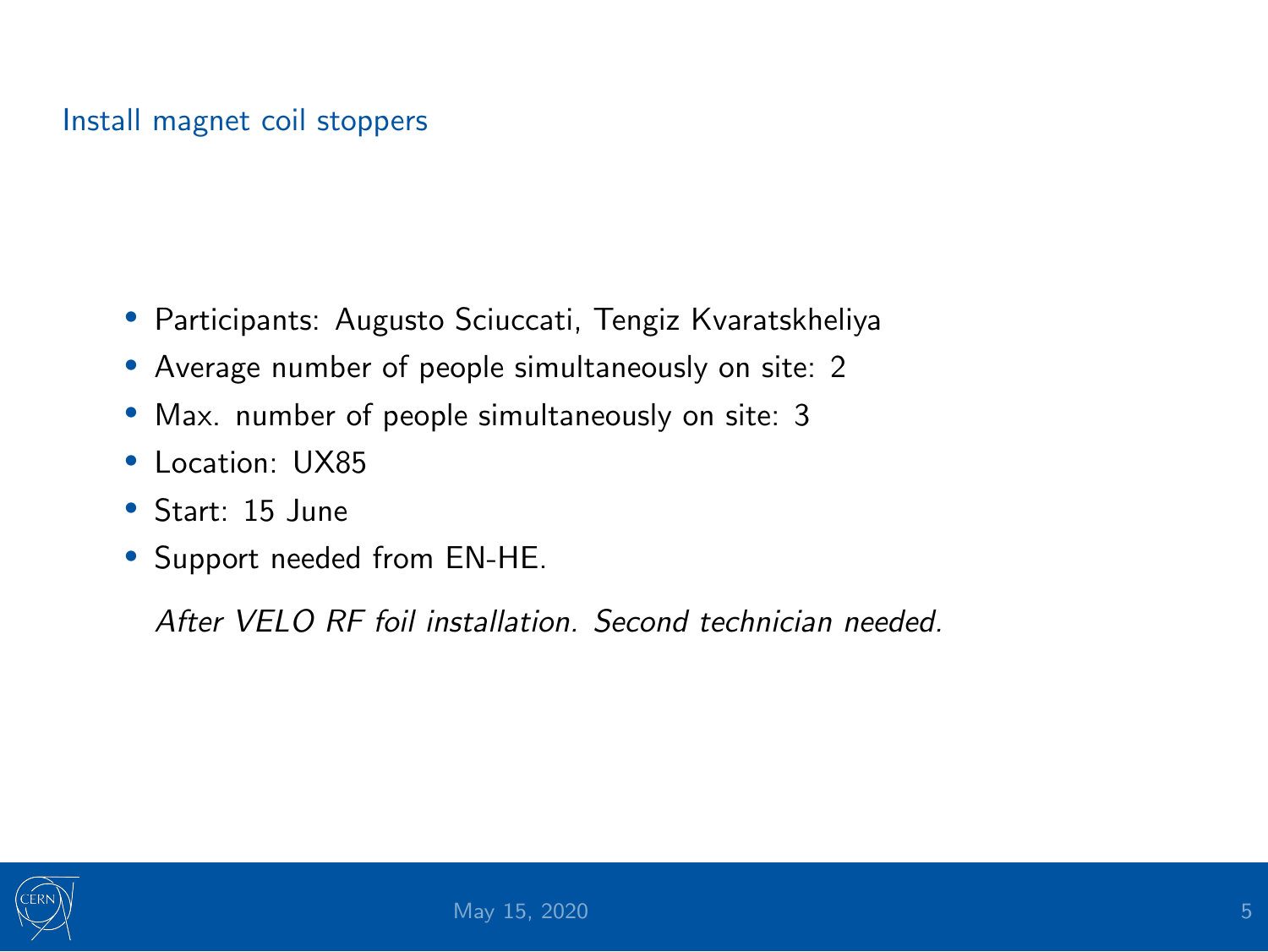### Shielding wall

- Participants: Augusto Sciuccati
- Average number of people simultaneously on site: 3
- Max. number of people simultaneously on site: 4
- Location: UX85
- Start: 22 June
- Support needed from EN-HE.

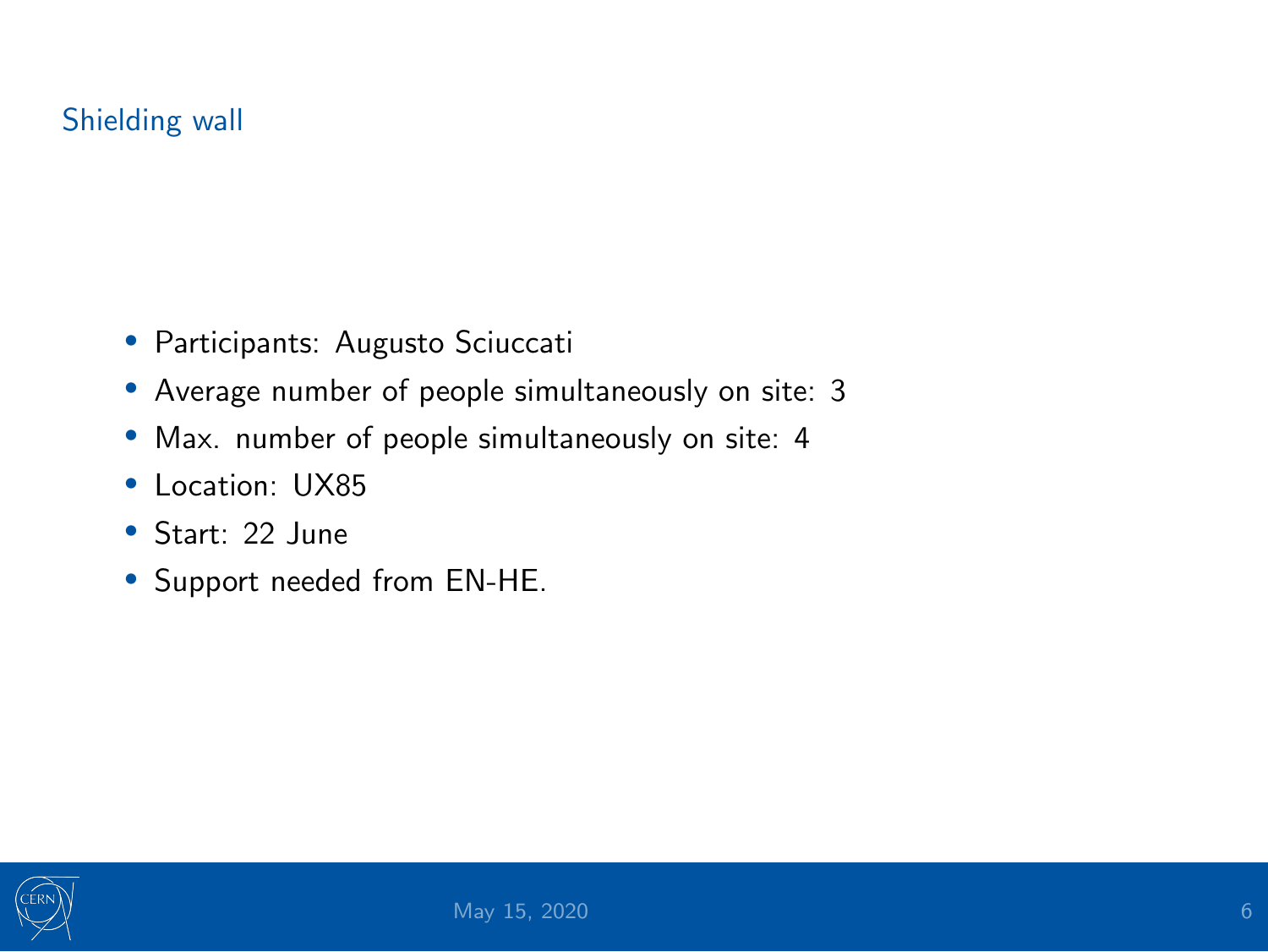### Prepare pipes for VELO/UT local boxes

- Participants: Cedric Fournier, Raphael Dumps, Edyta Pilorz
- Average number of people simultaneously on site: 1
- Max. number of people simultaneously on site: 3
- Location: SX8
- Start: 11 May
- Support needed from EP-DT (welder).
- **IMPACT: 153207**

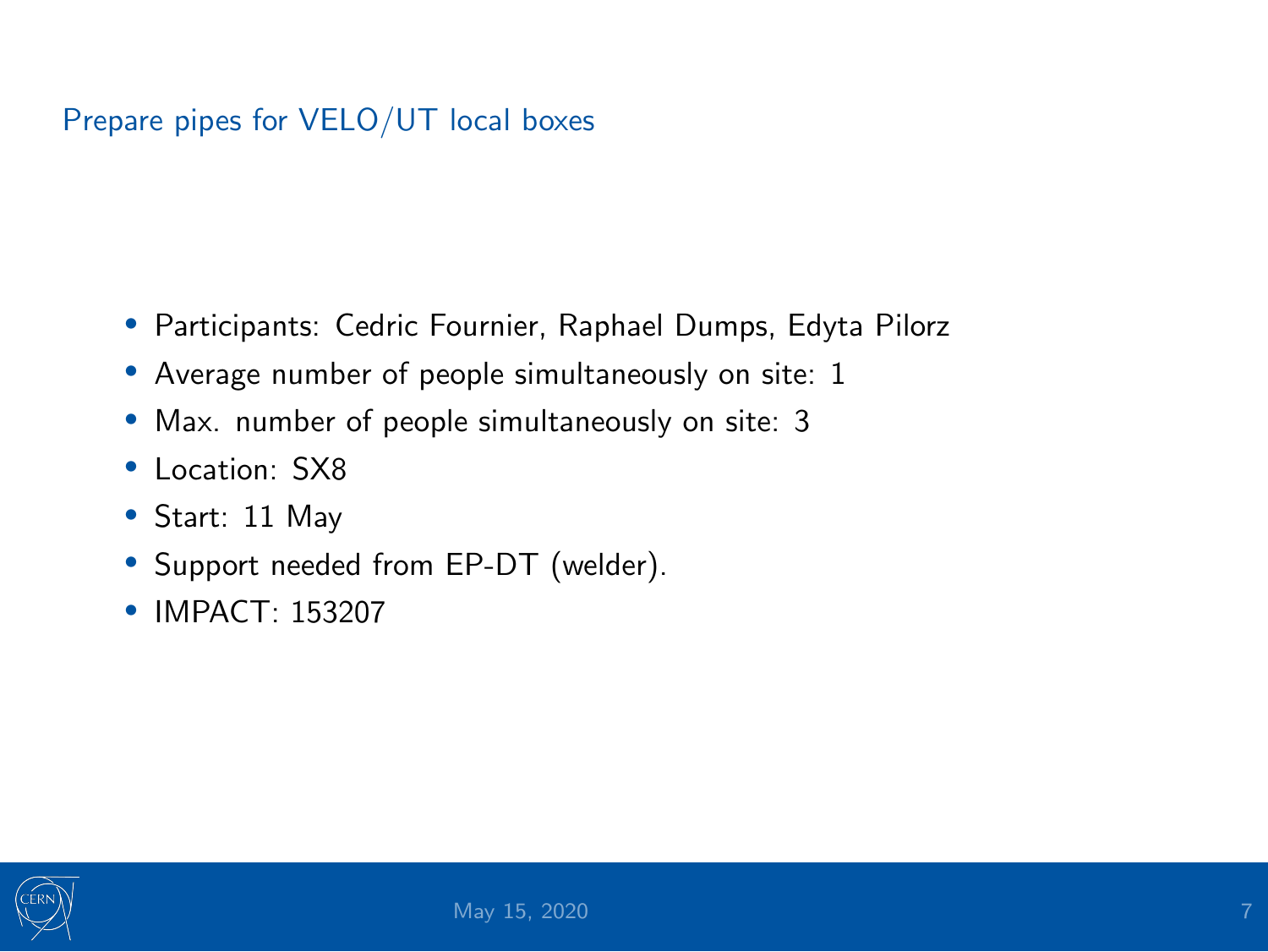### Modification of metallic platforms

- Participants: Olivier Jamet
- Average number of people simultaneously on site: 3
- Max. number of people simultaneously on site: 3
- Location: UX85
- Start: 15 June
- Support needed from EN-HE.

Technicians needed. Dates TBD.

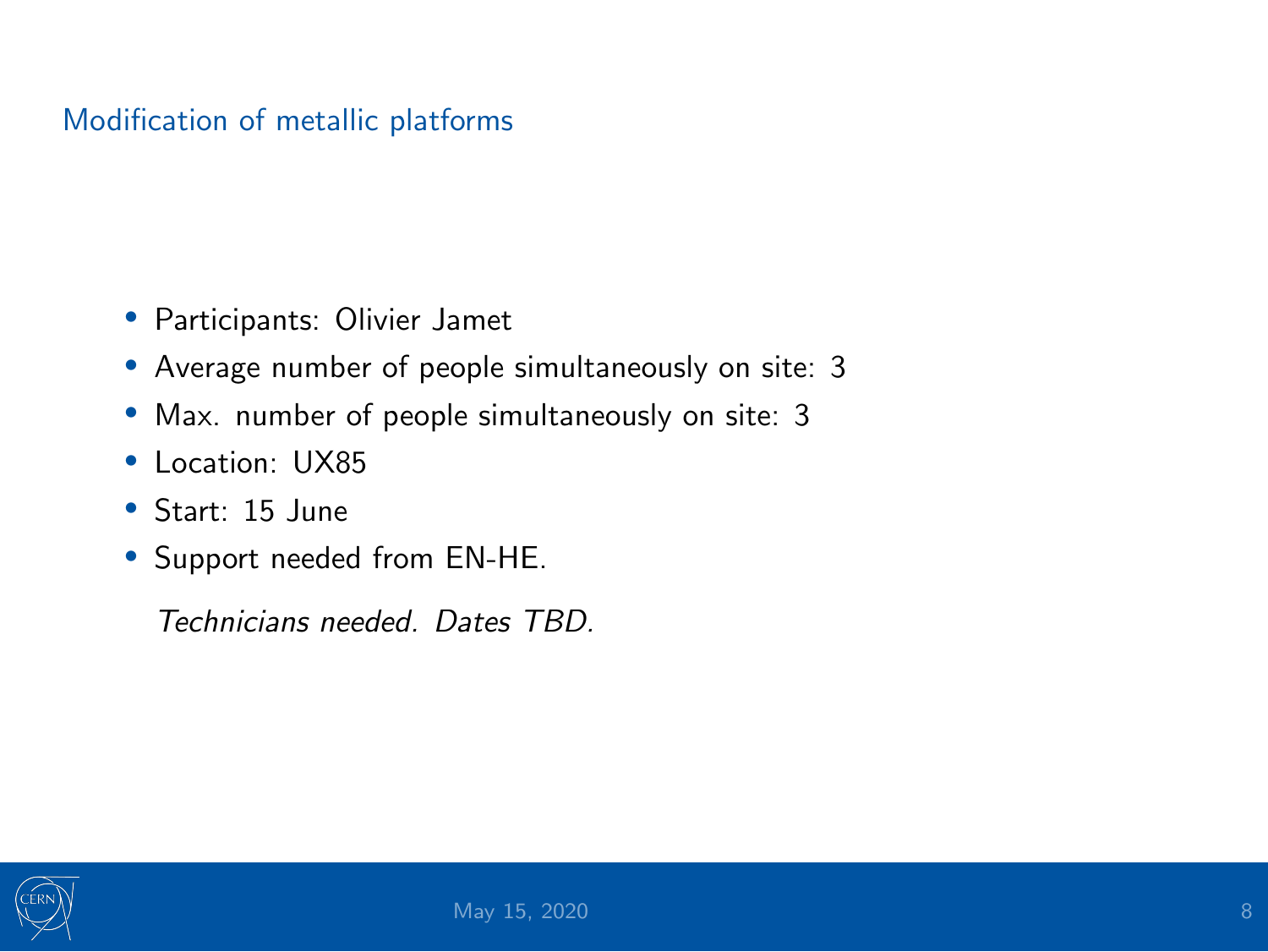### Installation of shelving

- Participants: Cedric Fournier, Contractor 1 (Mino Lorenzini), Contractor 2 (Mino Lorenzini), Contractor 3 (Mino Lorenzini)
- Average number of people simultaneously on site: 3
- Max. number of people simultaneously on site: 4
- Locations: SXL8, B3889
- Start: 01 June
- Finish: 05 June

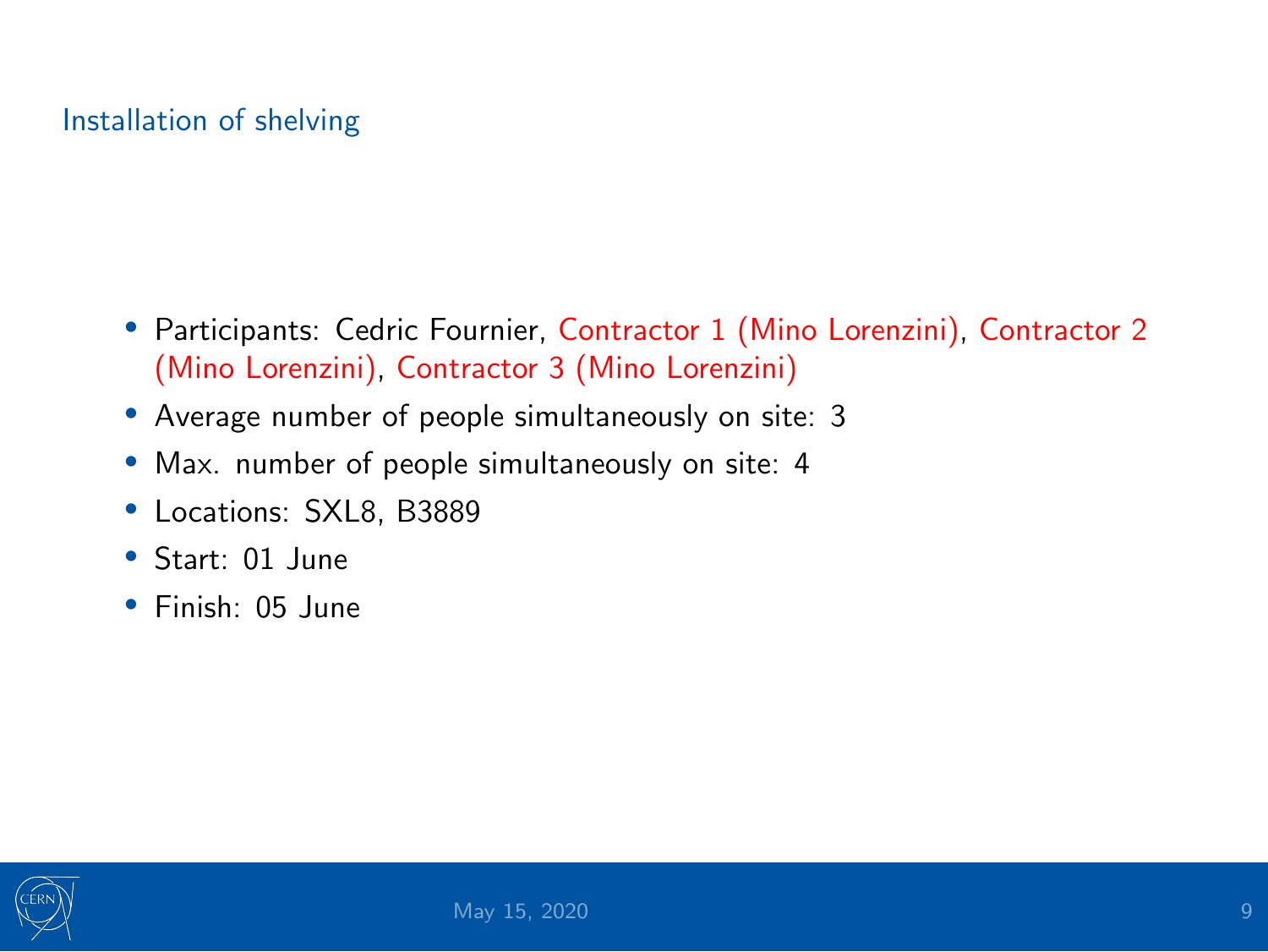### Cleanroom infrastructure

- Average number of people simultaneously on site: 0
- Max. number of people simultaneously on site: 0
- Location: SXL8
- Start: 01 June
- Support needed from EN-EL, SMB.

Electrical works (switchboard extension, power cables). Metallic structure. Only EN-EL and SMB personnel. Start date is just a placeholder.

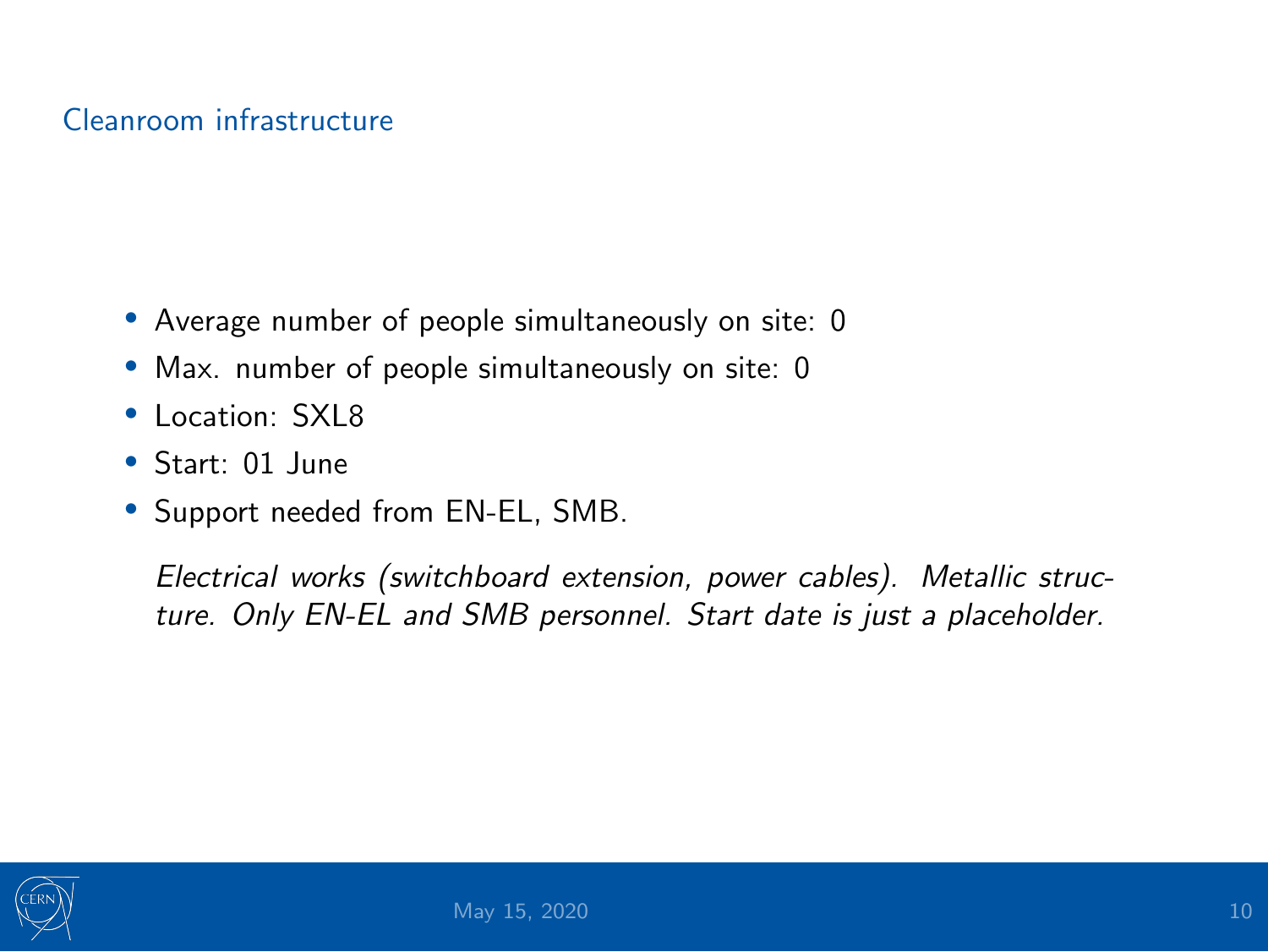### Cleanroom installation

- Average number of people simultaneously on site: 8
- Max. number of people simultaneously on site: 8
- Location: SXL8
- Start: 22 June
- Support needed from EN-HE.

Depends on travel restrictions, probably not before mid June. Requires preparatory works (EN-EL, SMB) to be finished.

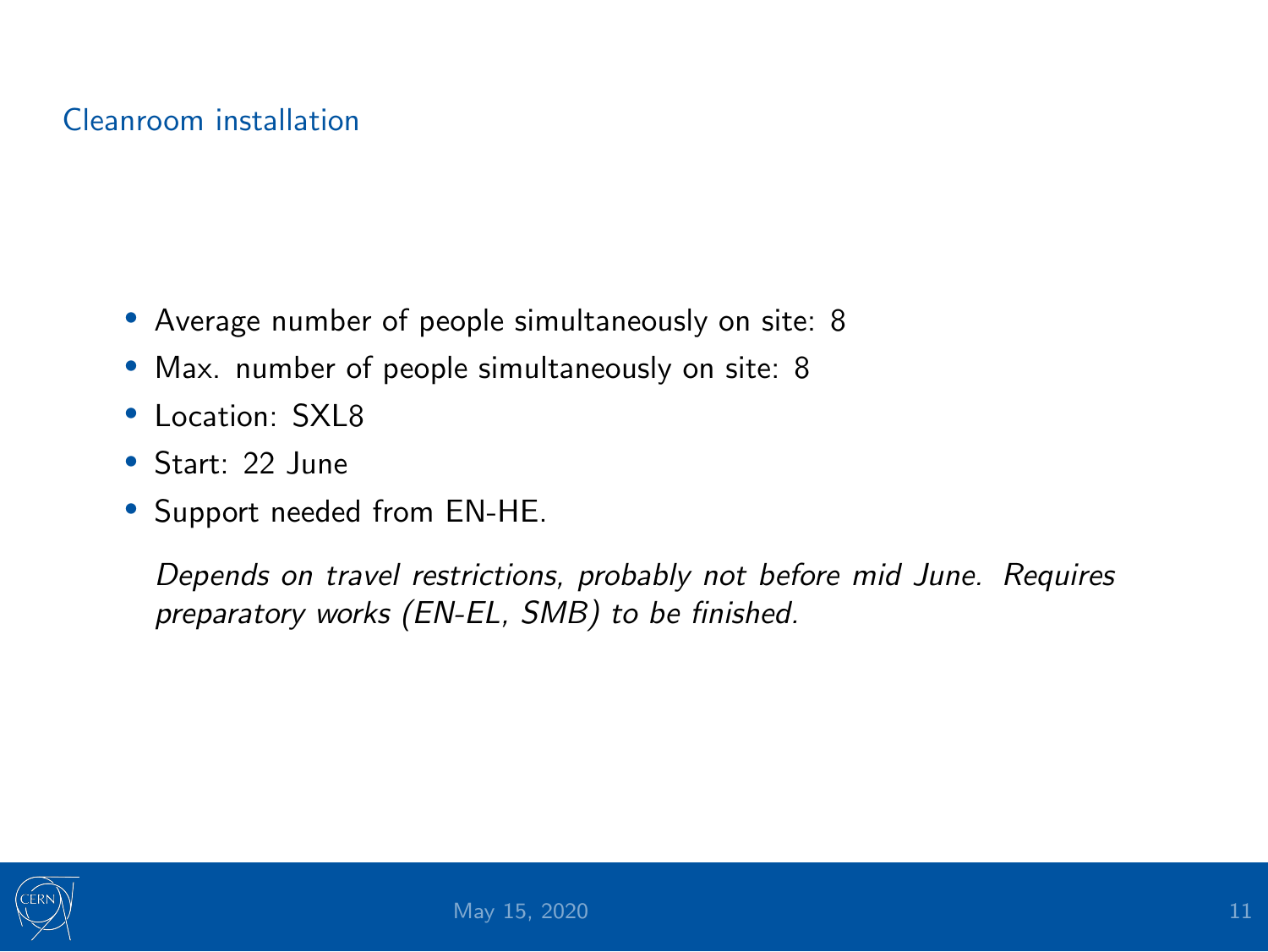### SciFi infrastructure mechanics

- Participants: Alessandro Saputi, Rodolphe Gonzales
- Average number of people simultaneously on site: ?
- Max. number of people simultaneously on site: ?
- Location: UX85
- Start: TBD
- Support needed from EN-HE, EN-SMM.

Dates and participants TBC.

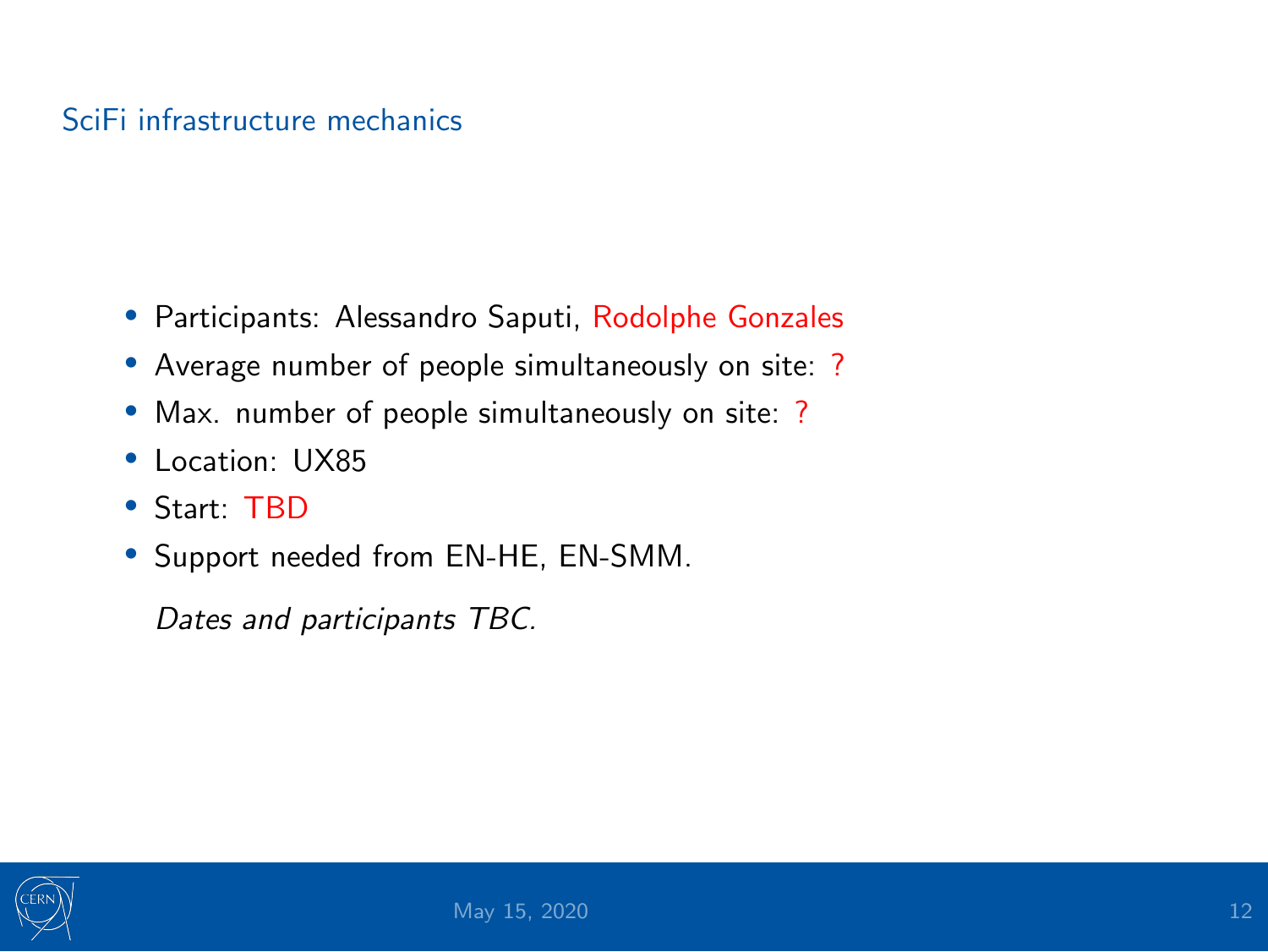### <span id="page-12-0"></span>[Muon](#page-12-0)

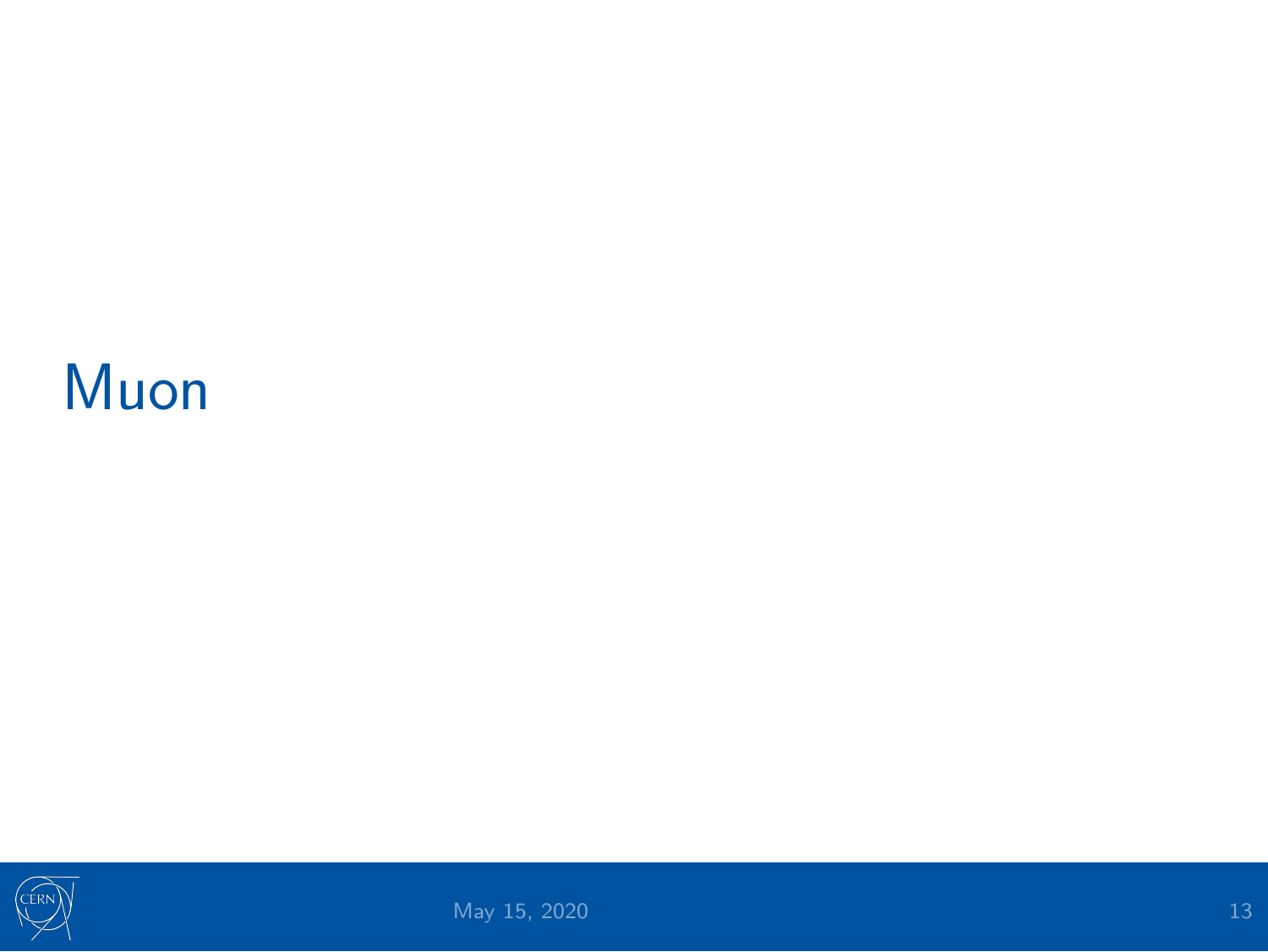### nSB/nPDM installation

- Participants: Oleg Maev
- Average number of people simultaneously on site: 1
- Max. number of people simultaneously on site: 2
- Location: UX85
- Start: 27 April

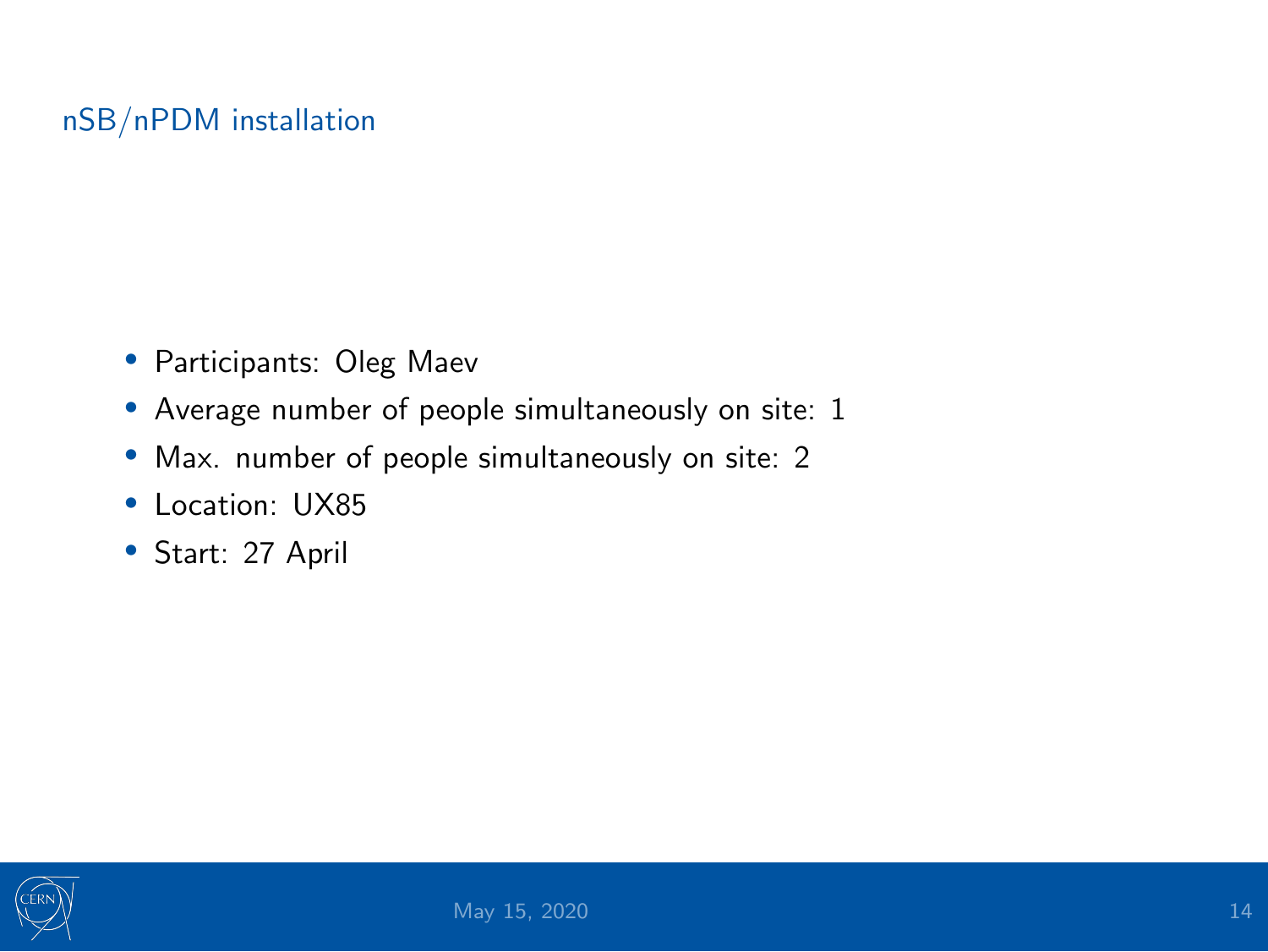### HCAL beam plug

- Participants: Augusto Sciuccati, Alessandro Saputi, Iouri Guz, Cedric Fournier, Robert Kristic
- Average number of people simultaneously on site: 4
- Max. number of people simultaneously on site: 5
- Location: UX85
- Start: 18 May
- Finish: 25 May
- Support needed from EN-HE, EN-SMM.
- IMPACT: 151388

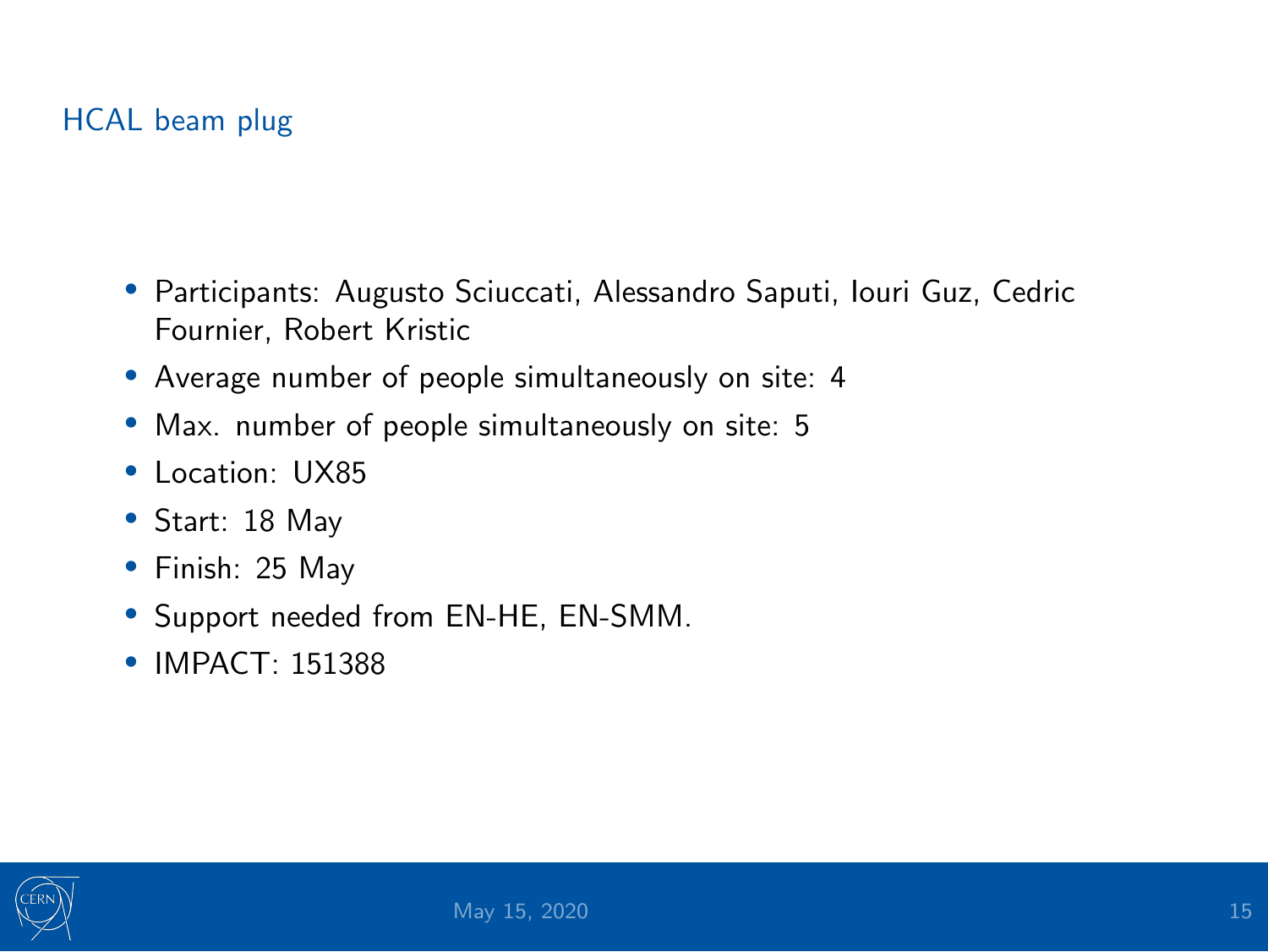# <span id="page-15-0"></span>[VELO](#page-15-0)

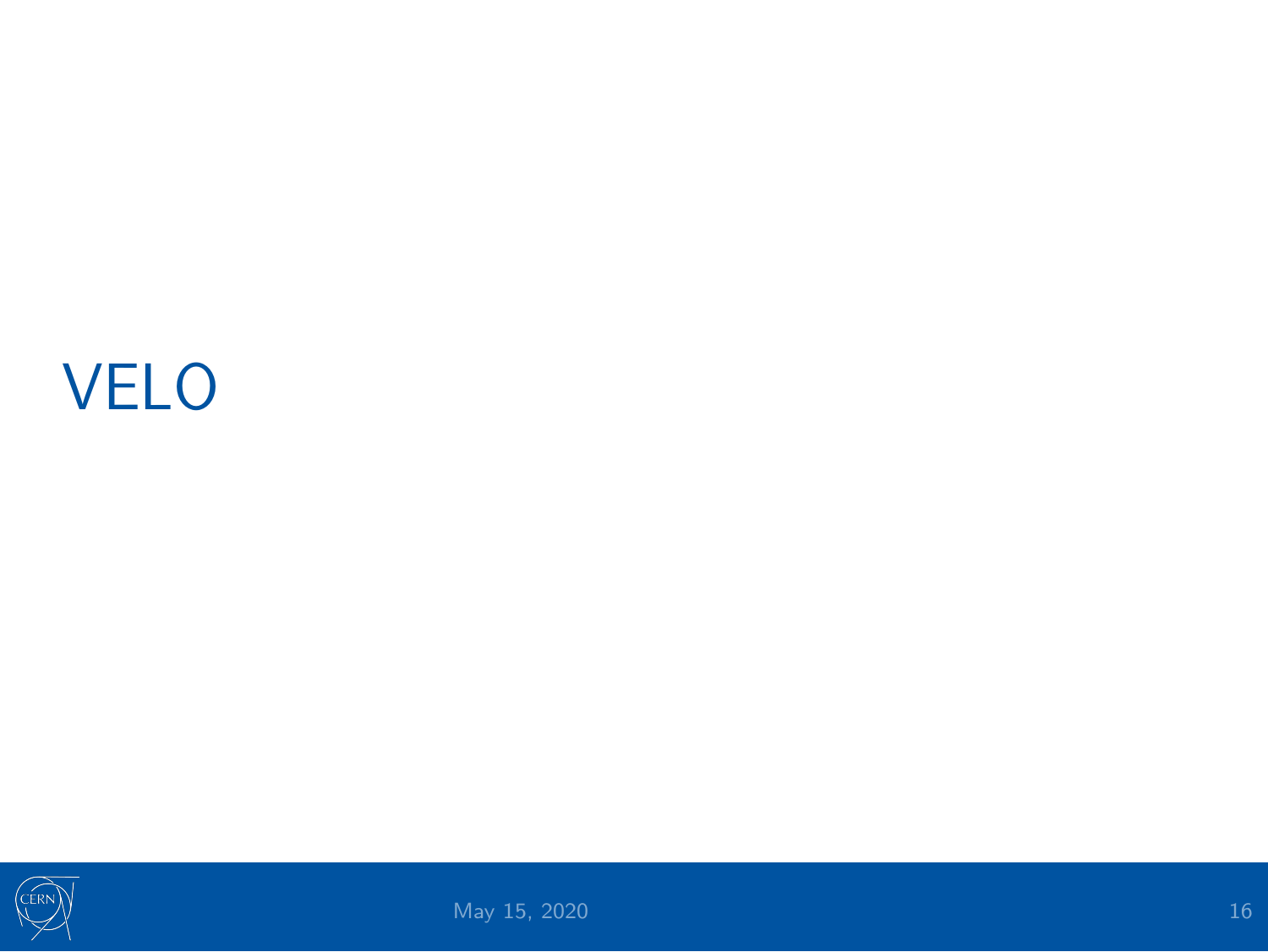- Participants: Marko Milovanovic, Raphael Dumps, Freek Sanders
- Average number of people simultaneously on site: ?
- Max. number of people simultaneously on site: ?
- Location: Meyrin
- Start: TBD

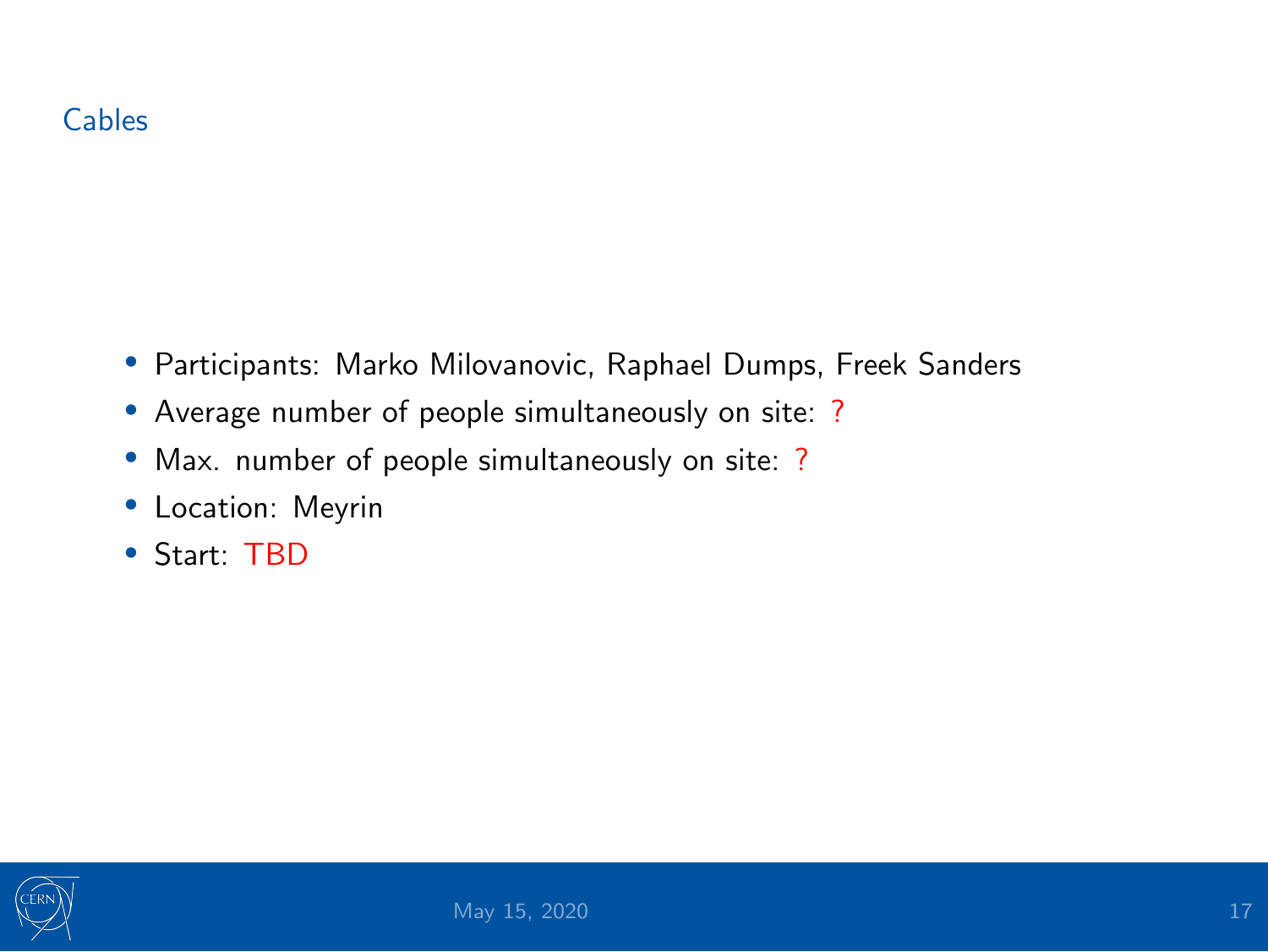- Participants: Victor Coco, Claudia Bertella, Edgar Lemos Cid
- Average number of people simultaneously on site: 1
- Max. number of people simultaneously on site: 2
- Location: B168
- Start: 18 May

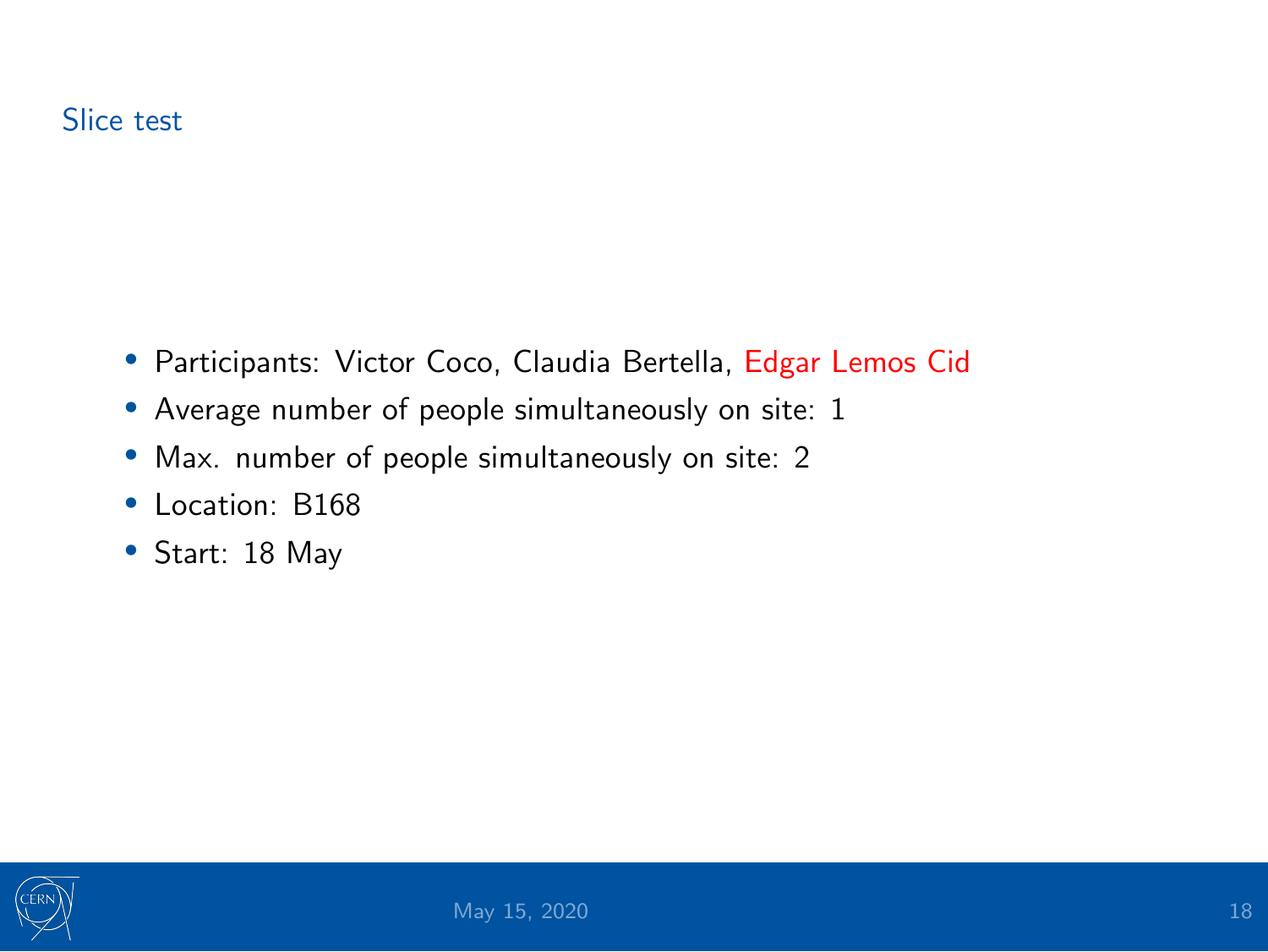#### Temperature boards

- Participants: Alexander Leflat
- Average number of people simultaneously on site: 1
- Max. number of people simultaneously on site: 2
- Location: SX8
- Start: 18 May

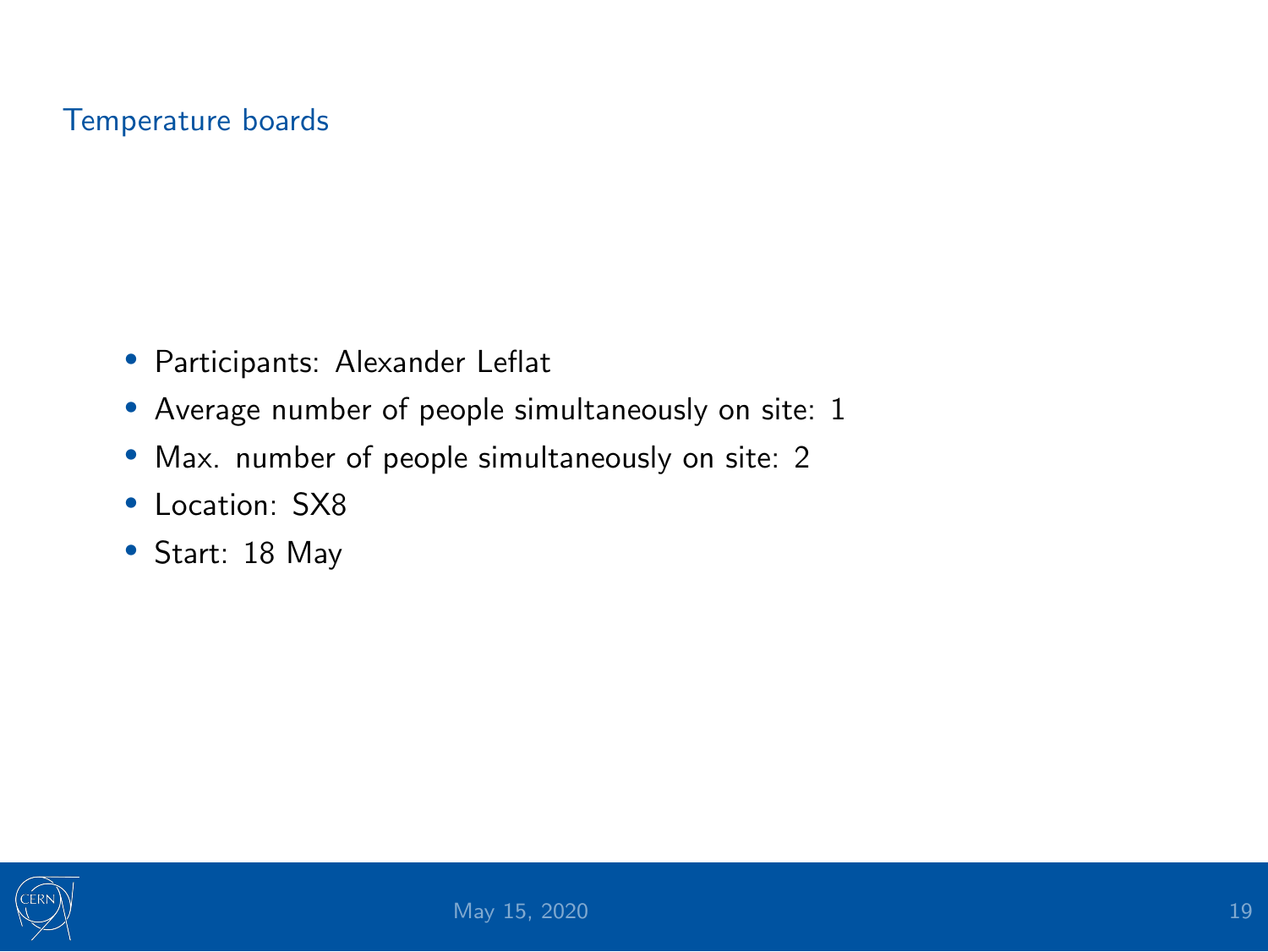### OPB testing

- Participants: Manuel Schiller
- Average number of people simultaneously on site: ?
- Max. number of people simultaneously on site: 2
- Location: B168
- Start: 01 June

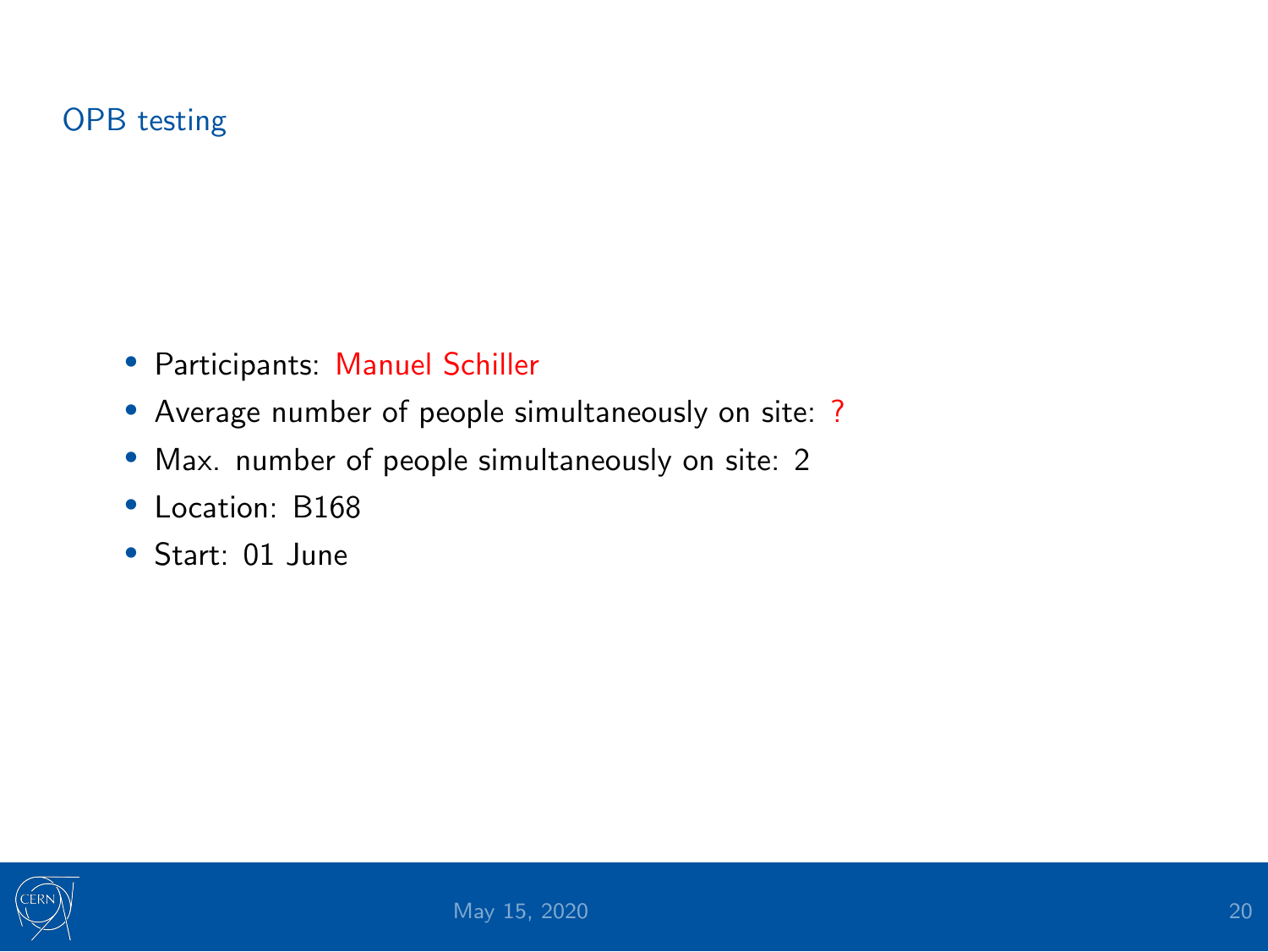### Microchannel production

- Participants: Wiktor Byczynski, Oscar Augusto De Aguiar Francisco, Jan Buytaert
- Average number of people simultaneously on site: 2
- Max. number of people simultaneously on site: 3
- Location: B168
- Start: 01 June
- Support needed from EP-DT, TE?, EN?.

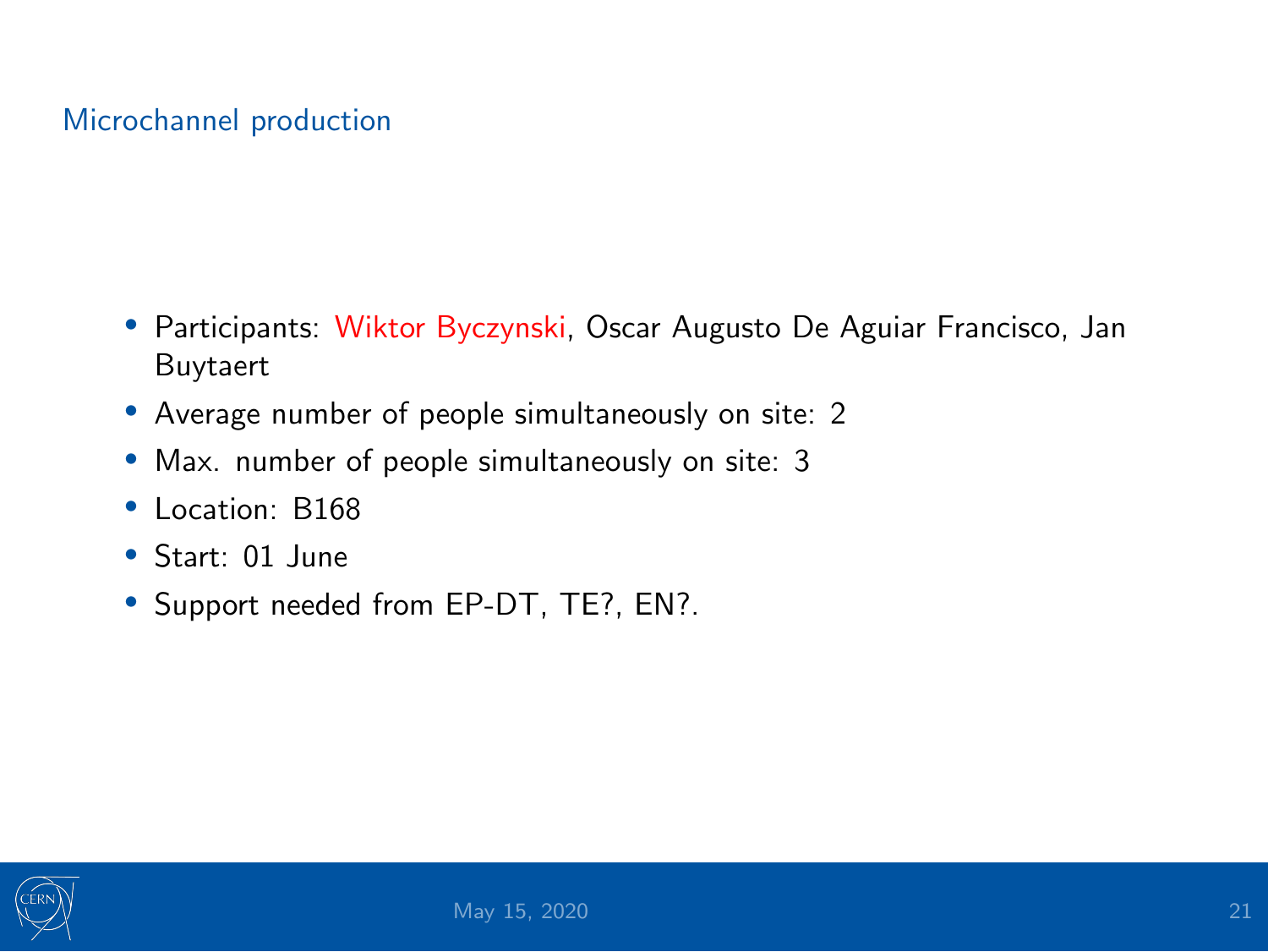## <span id="page-21-0"></span>**[SciFi](#page-21-0)**

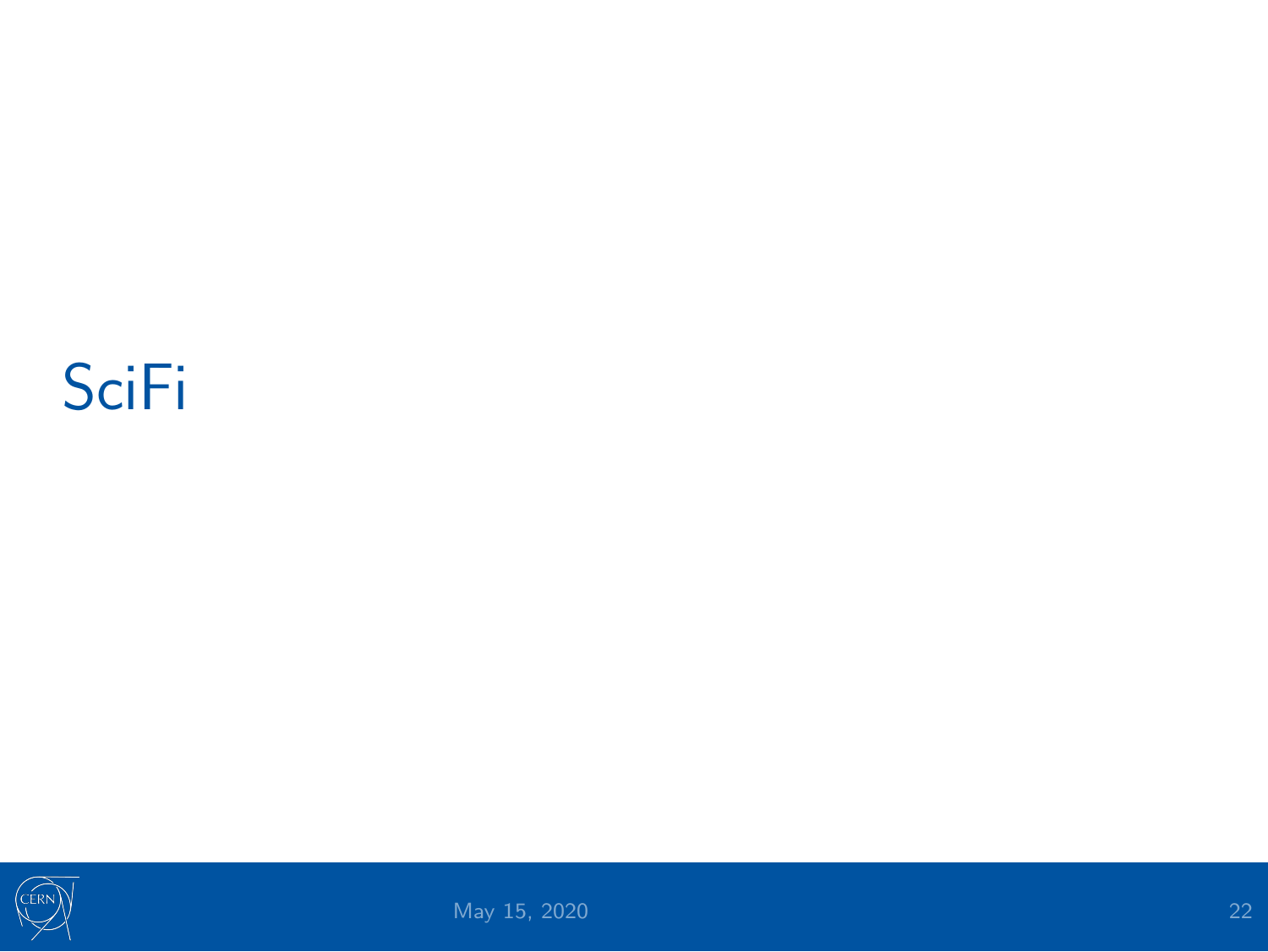### Assembly of vacuum cabinets

- Participants: Sune Jakobsen, Freek Sanders
- Average number of people simultaneously on site: ?
- Max. number of people simultaneously on site: 2
- Location: TBD
- Start: TBD

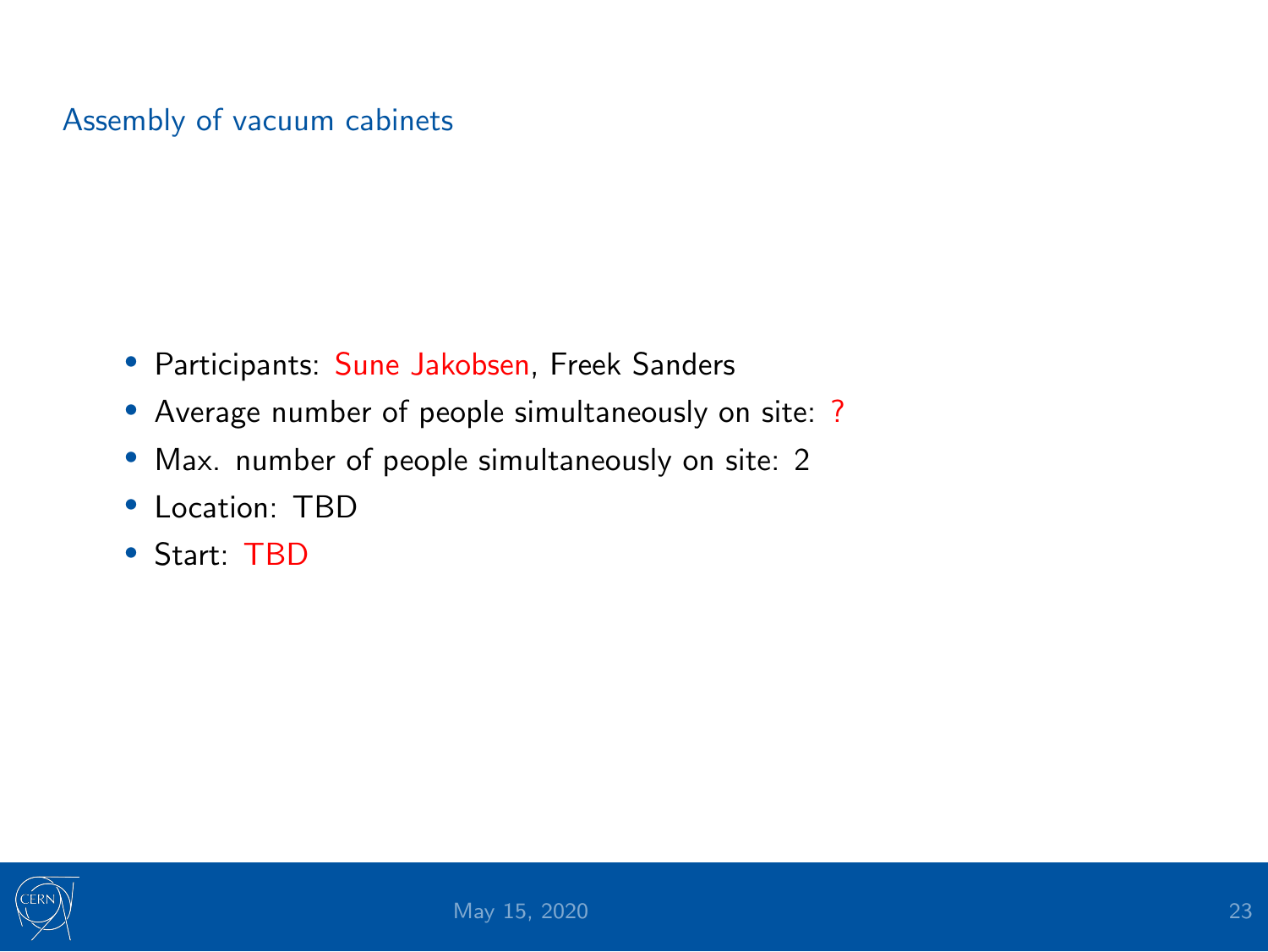### C-frame commissioning

- Participants: Sune Jakobsen, Preema Rennee Pais, Niels Tuning, Xiaoxue Han
- Average number of people simultaneously on site: 1
- Max. number of people simultaneously on site: 3
- Location: SXL8
- Start: 18 May

Includes test of services and development of the temperature multiplexer readout.

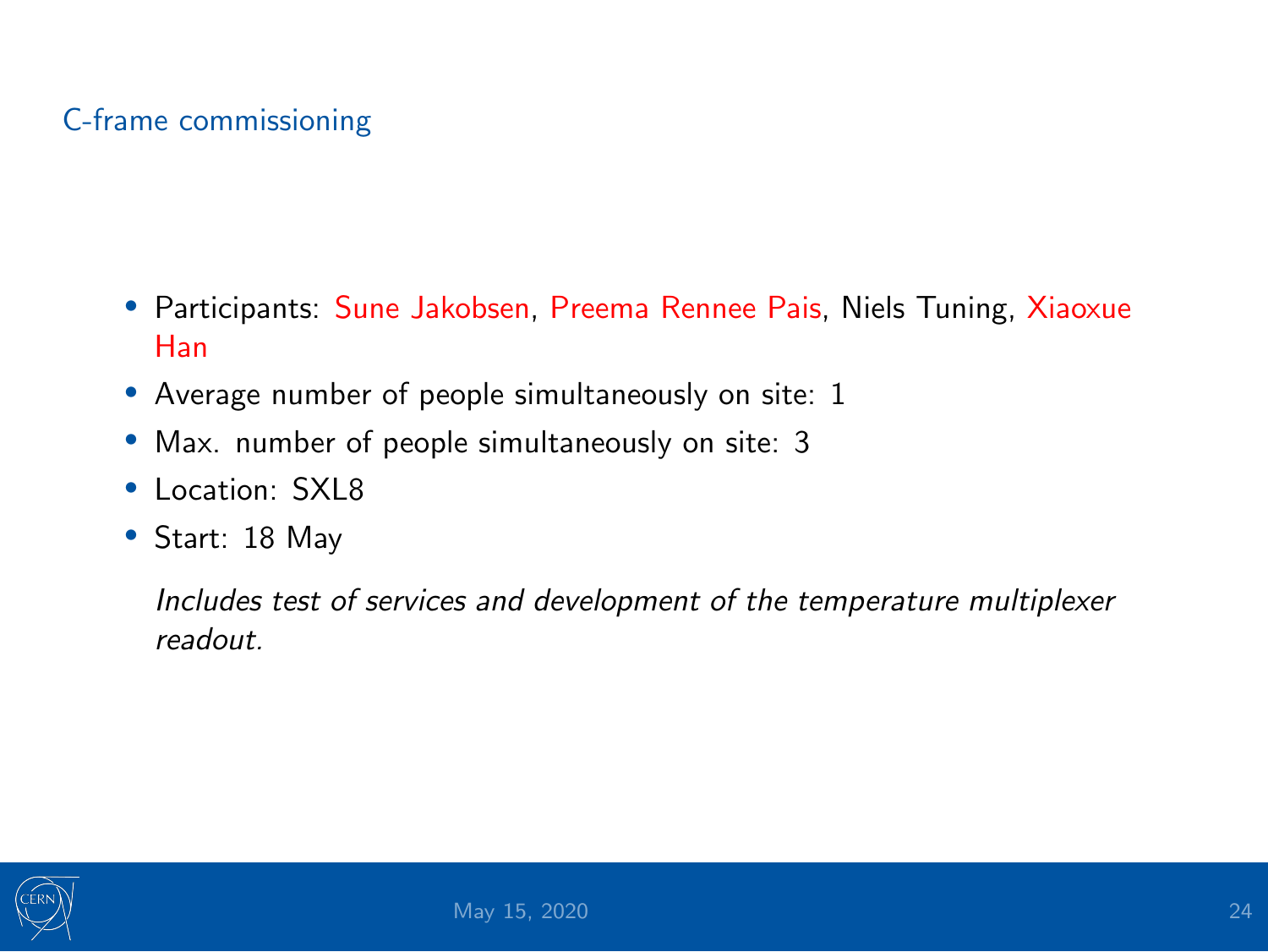### Front-end tests

- Participants: Andre Massafferri, Diogo Rocha-Ayres, Xiaoxue Han
- Average number of people simultaneously on site: 2
- Max. number of people simultaneously on site: 3
- Location: SX8
- Start: 25 May

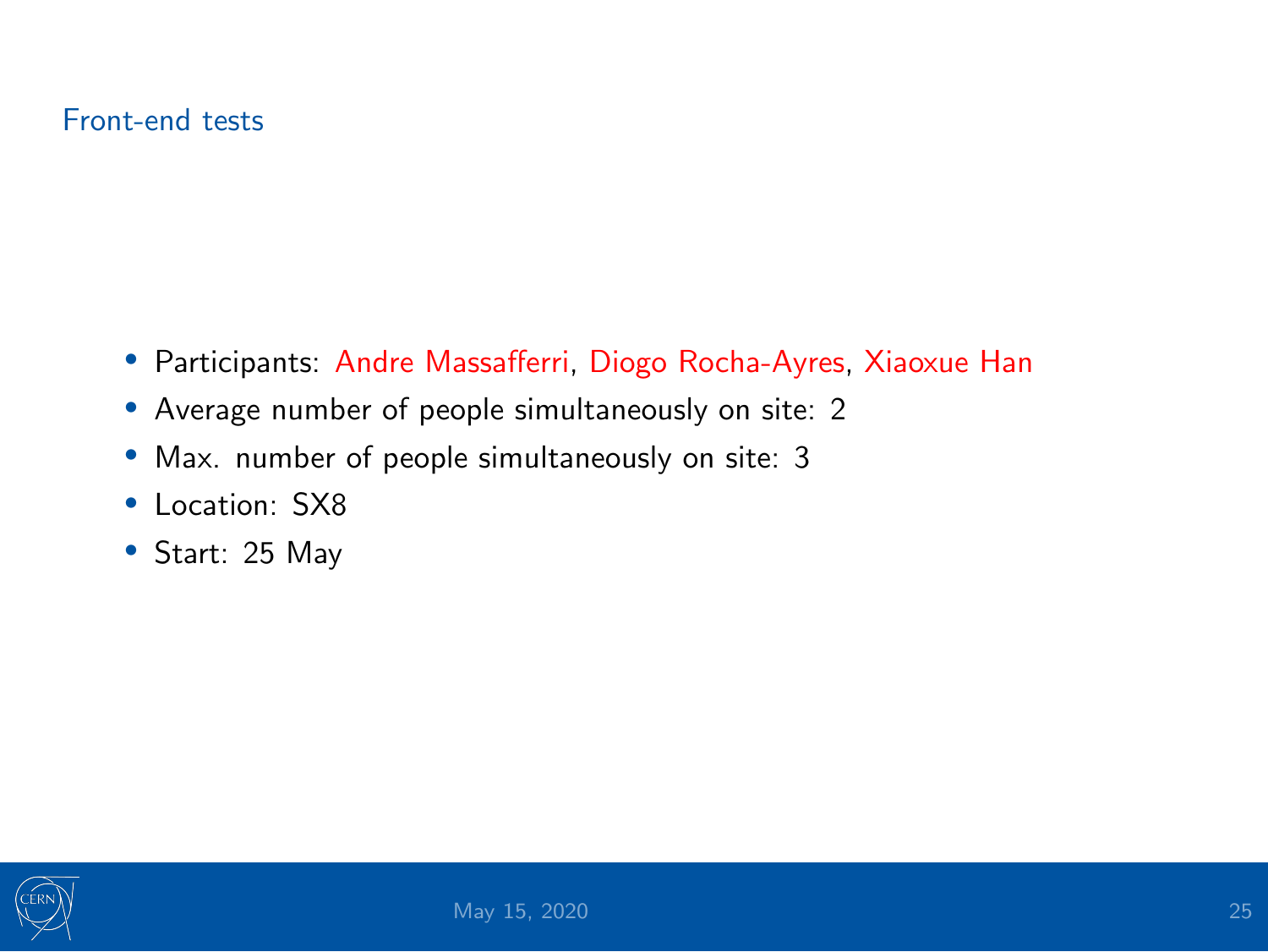### <span id="page-25-0"></span>**[Calorimeter](#page-25-0)**

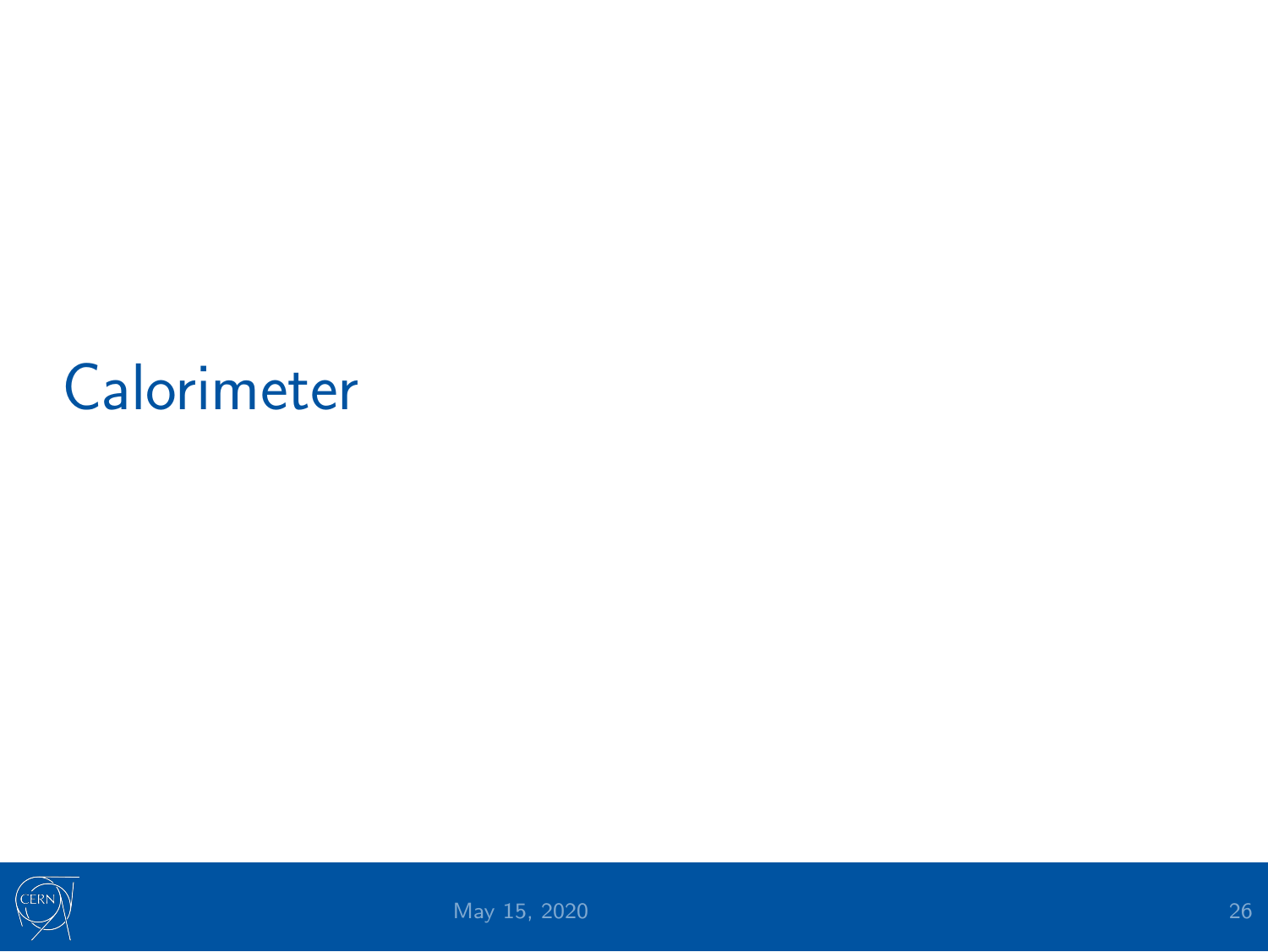### Install ECS electronics for tests

- Participants: Iouri Guz
- Average number of people simultaneously on site: 1
- Max. number of people simultaneously on site: 2
- Location: UX85
- Start: 18 May

Start TBC.

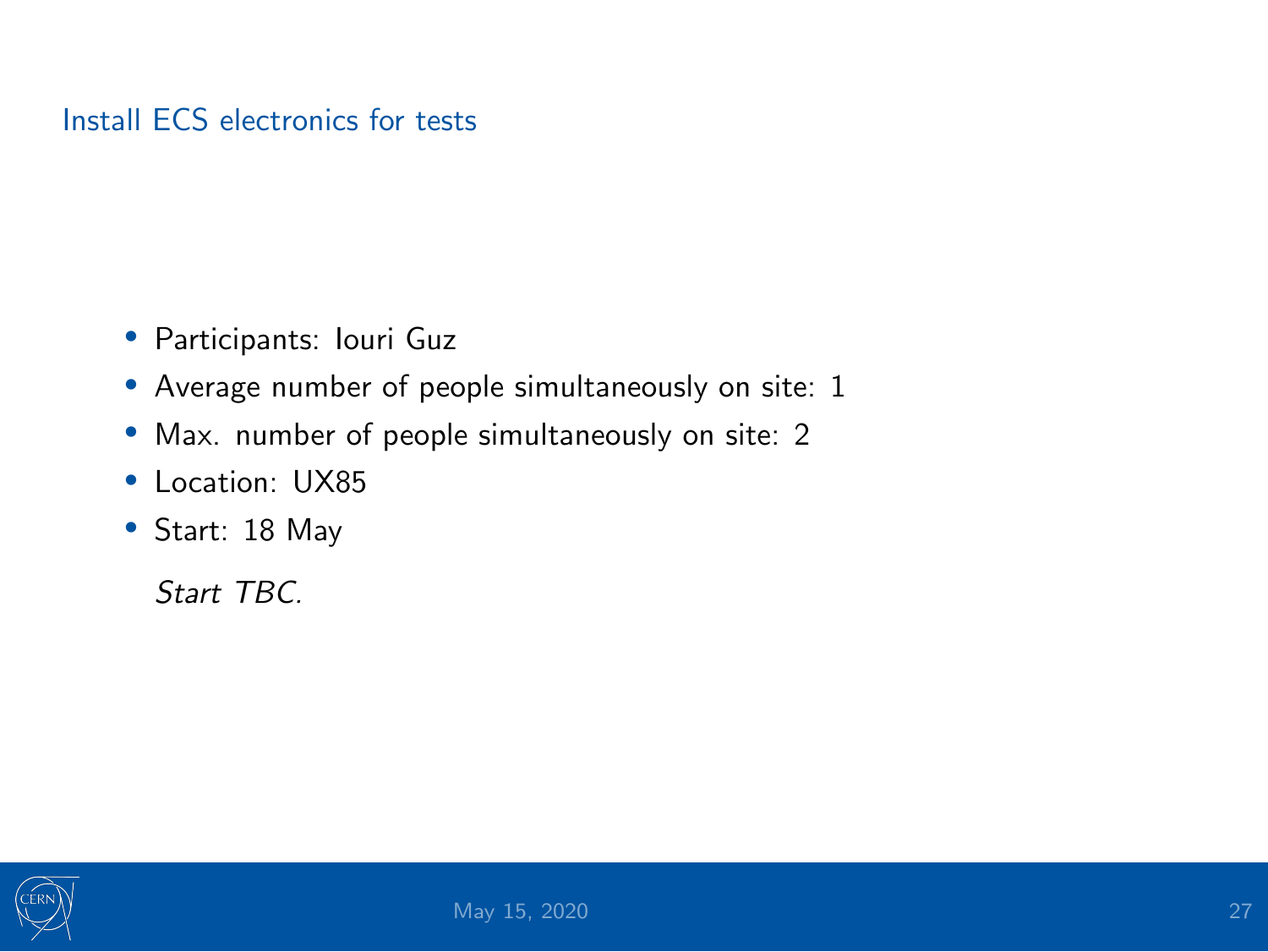# <span id="page-27-0"></span>[UT](#page-27-0)

### Contact: Scott Ely

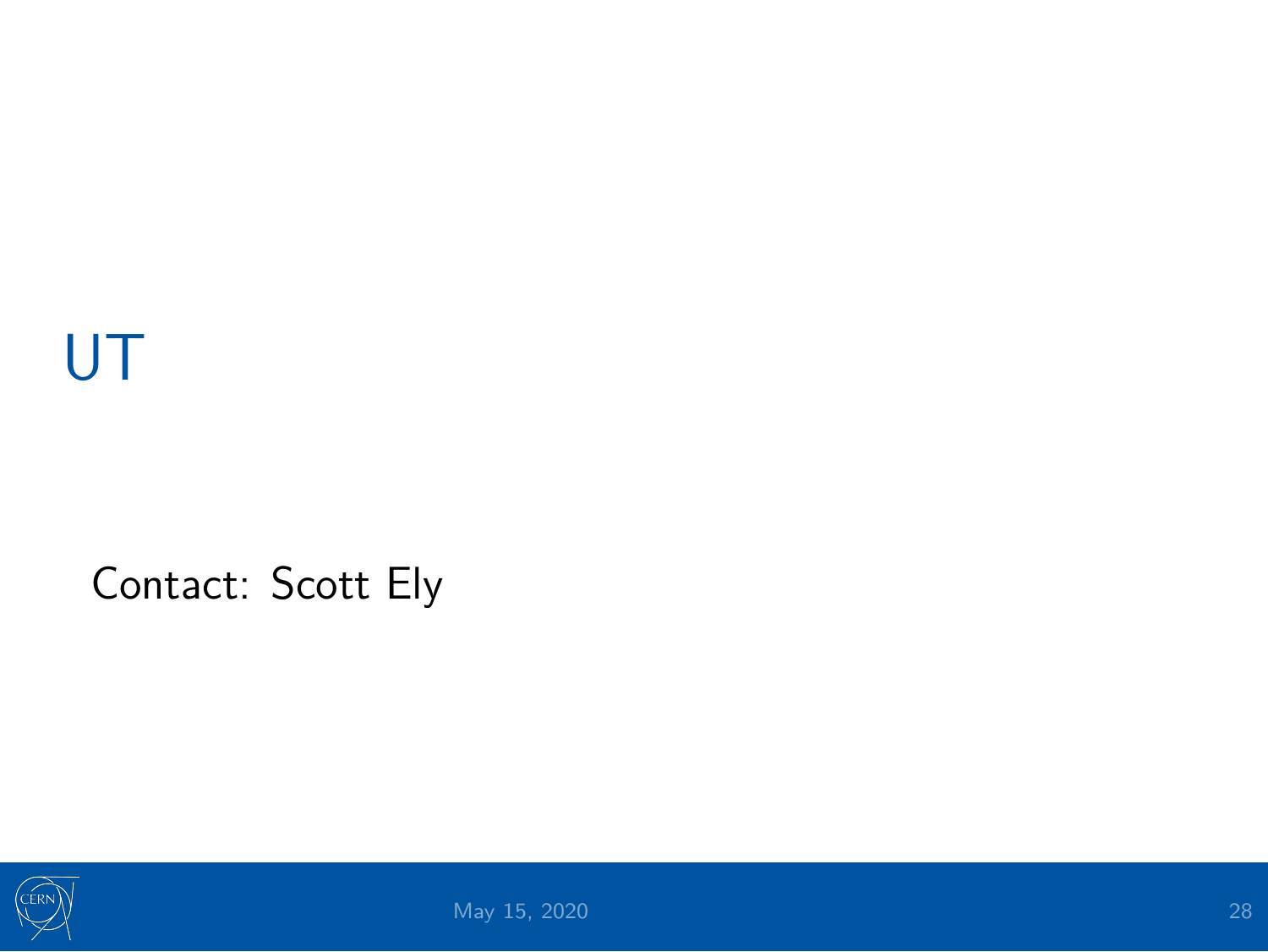### Firmware development

- Participants: Carlos Abellan Beteta
- Average number of people simultaneously on site: 1
- Max. number of people simultaneously on site: 1
- Location: Meyrin
- Start: 18 May

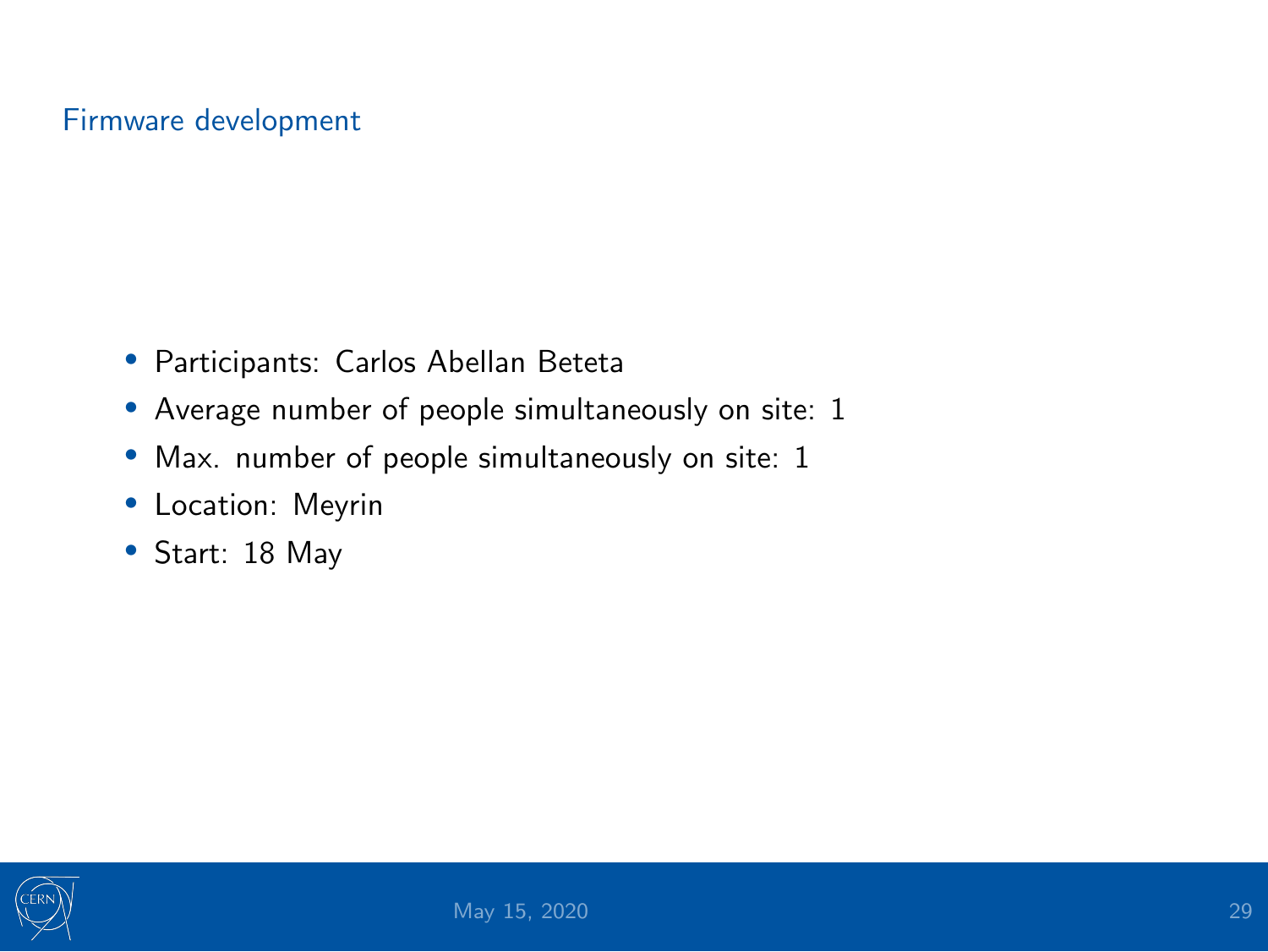### Monitoring and controls development

- Average number of people simultaneously on site: 2
- Max. number of people simultaneously on site: 2
- Location: SXL8
- Start: TBD

Need  $CO<sub>2</sub>$  cleaning finished.

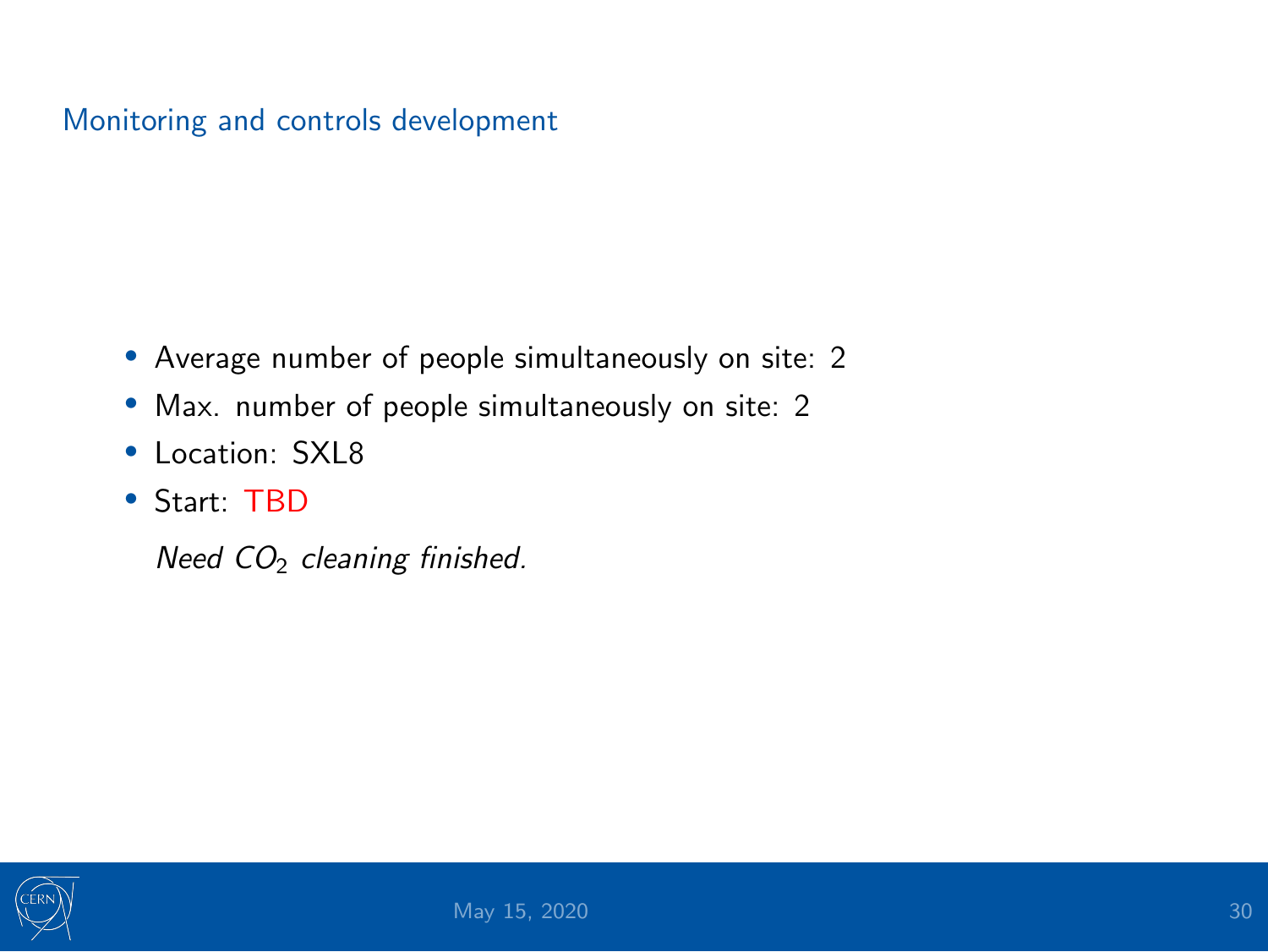### Cleaning/commissioning of LUCASZ and MAUVE plants

- Participants: Michael Brodski, Arvind Venkat, Cedric Landraud, Norbert Frank, Jerome Daguin
- Average number of people simultaneously on site: 3
- Max. number of people simultaneously on site: 4
- Locations: SXL8, UX85
- Start: 30 April
- Support needed from TE-VSC-SCC, EP-DT.
- **IMPACT: 152740**

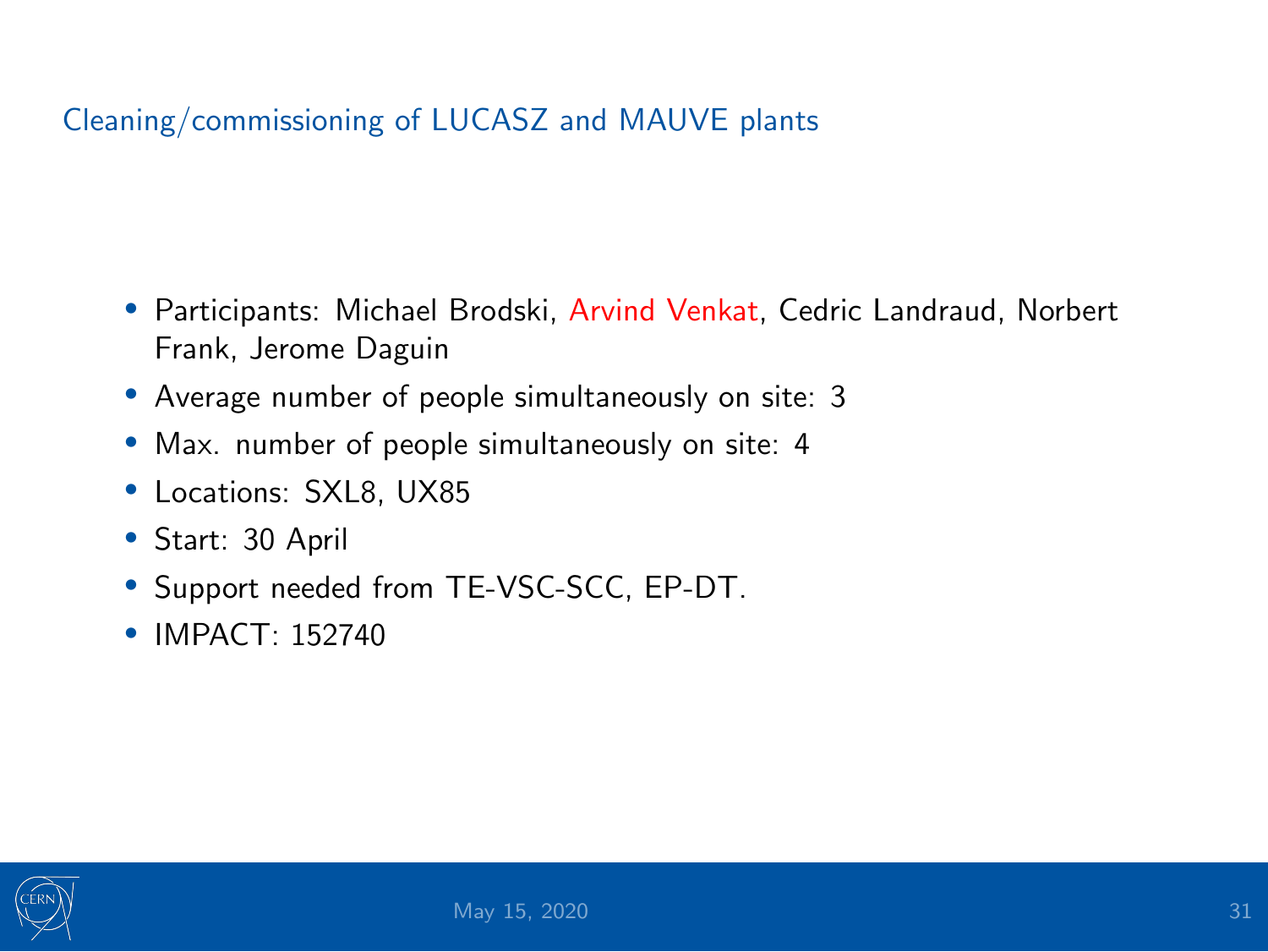### Stave operation

- Participants: Scott Ely, Mark Tobin, Ina Carli, Michael Brodski, Arvind Venkat
- Average number of people simultaneously on site: 3
- Max. number of people simultaneously on site: 3
- Location: SXL8
- Start: TBD

Can start as soon as cooling is ready.

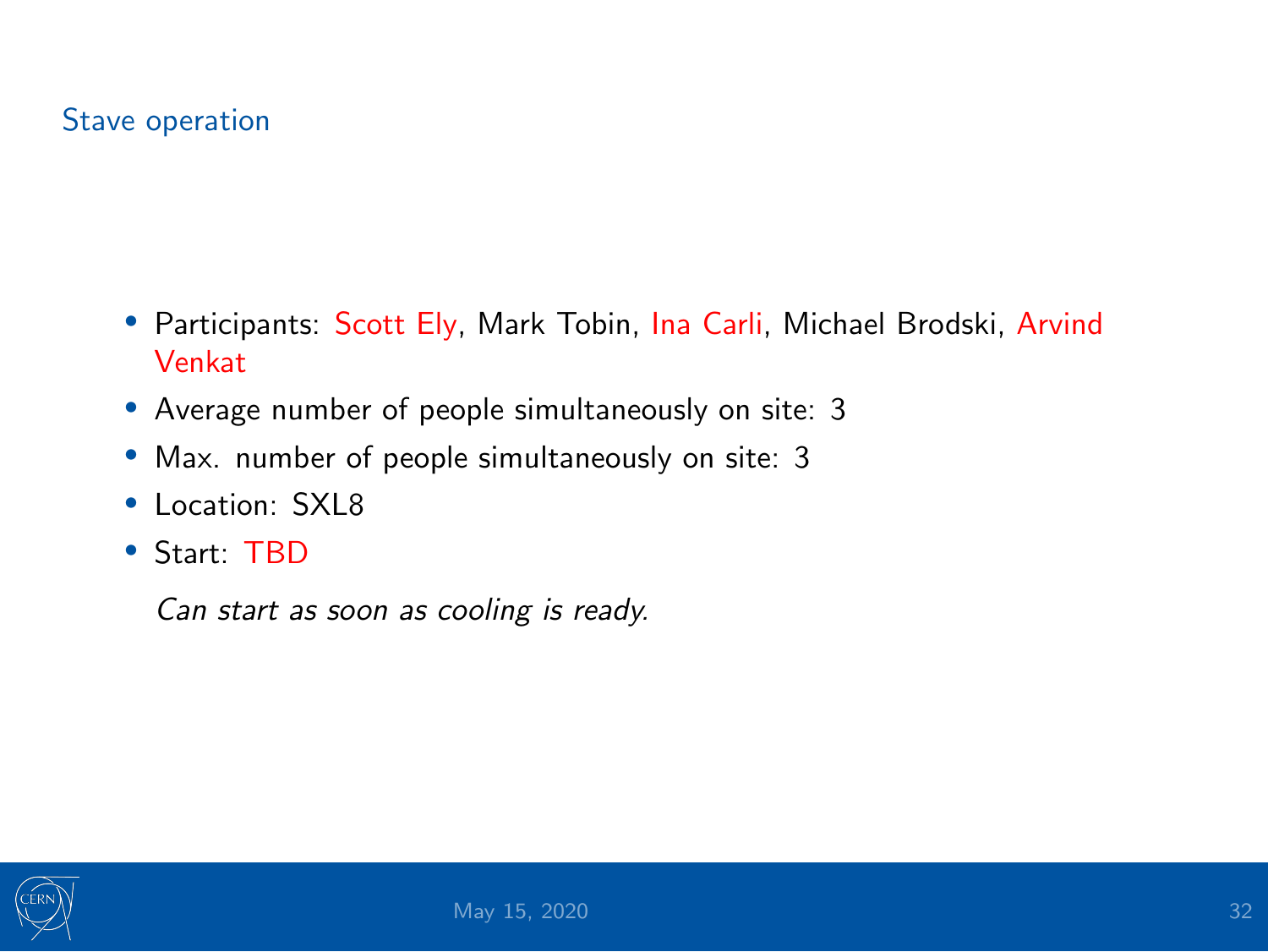### Assembly of SBC crates

- Participants: Petr Gorbounov
- Average number of people simultaneously on site: 1
- Max. number of people simultaneously on site: 2
- Location: SXL8
- Start: TBD

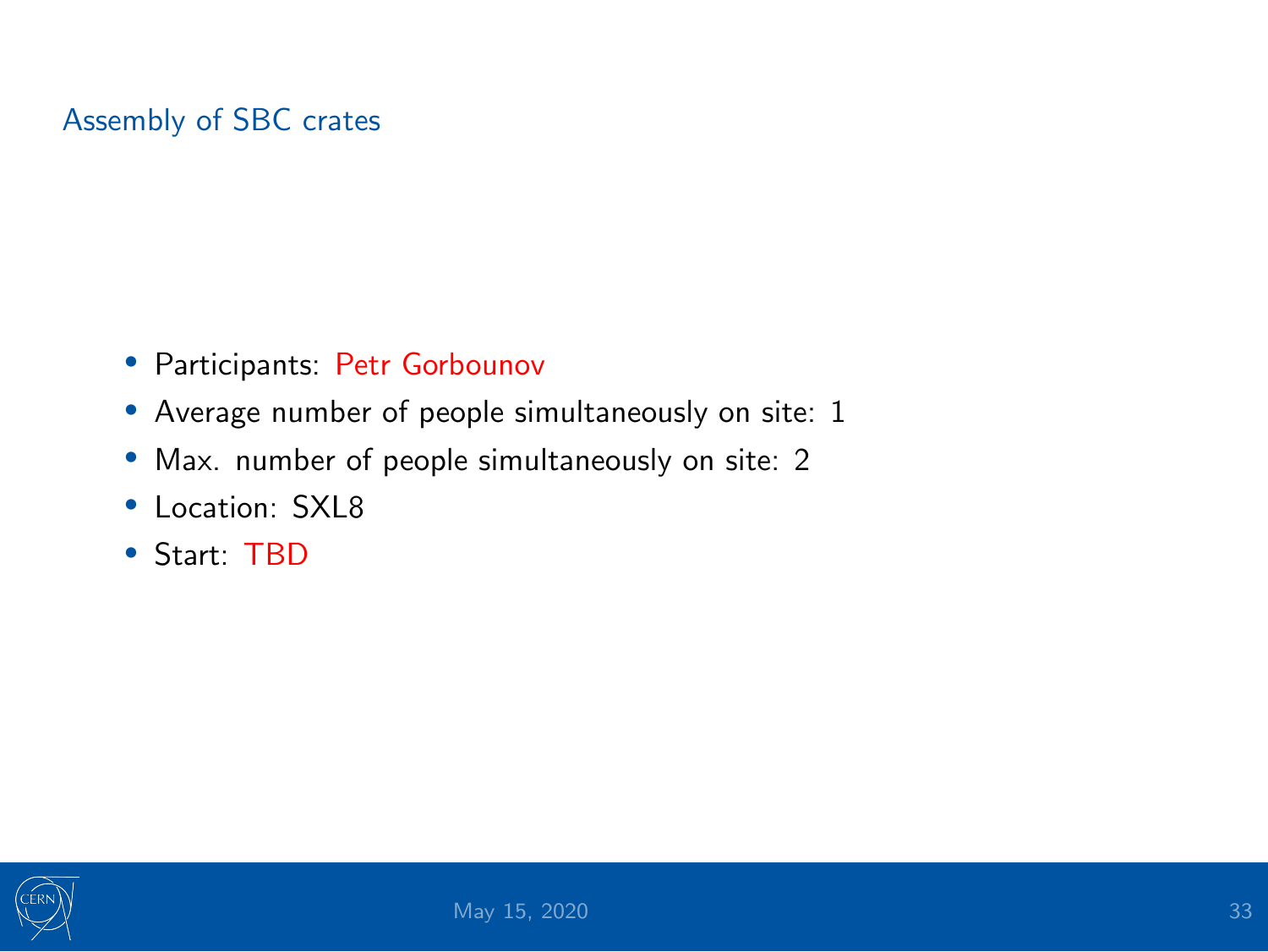### Cables and related infrastructure

- Participants: Carlos Abellan Beteta, Maria Del Pilar Peco Regales, Eliane Epple, Scott Ely
- Average number of people simultaneously on site: 2
- Max. number of people simultaneously on site: 4
- Location: SXL8
- Start: 18 May

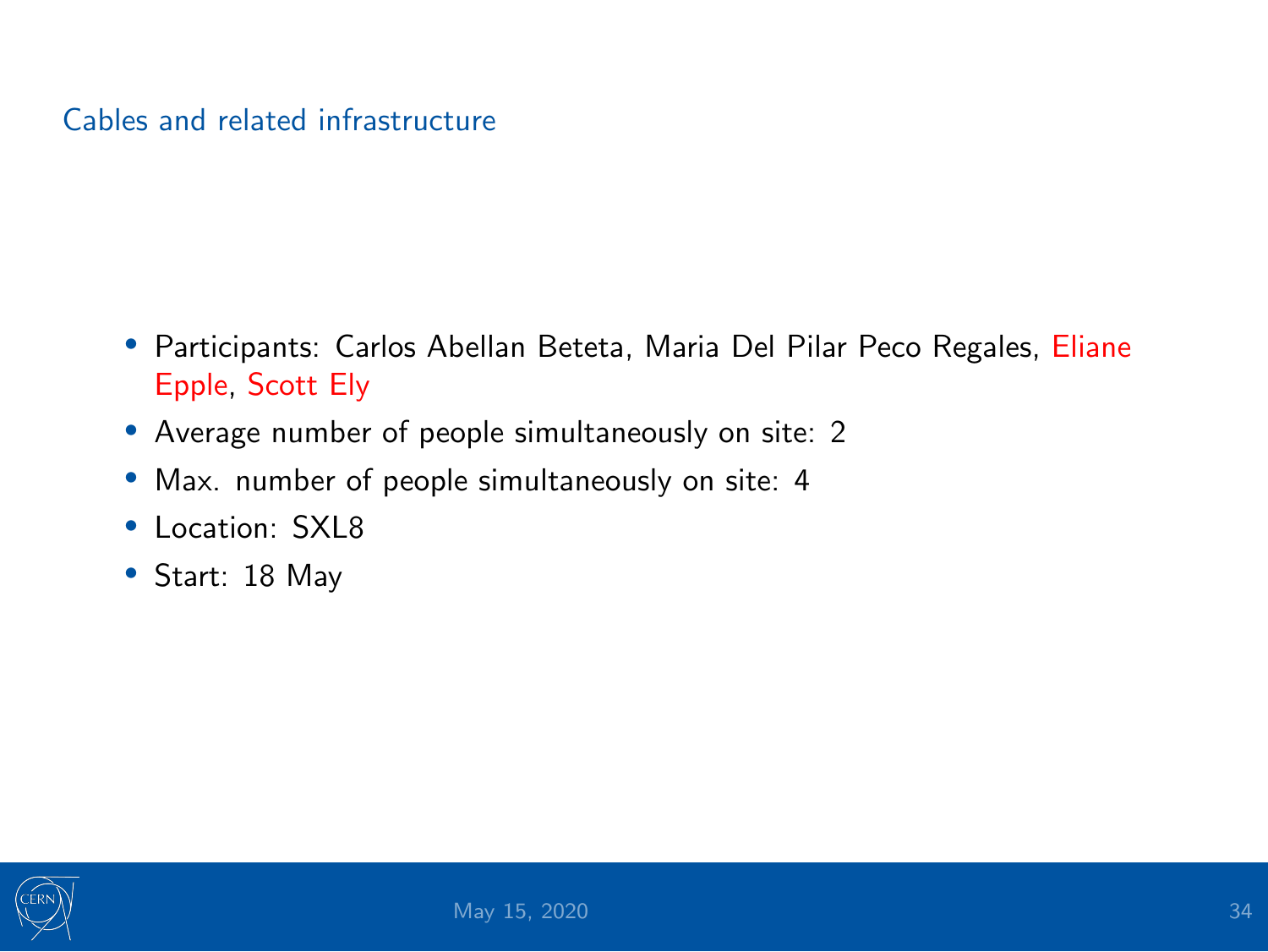### Pigtail test

- Participants: Maria Del Pilar Peco Regales, Nadim Conti
- Average number of people simultaneously on site: 2
- Max. number of people simultaneously on site: 2
- Location: B107
- Start: 25 May

Start late May.

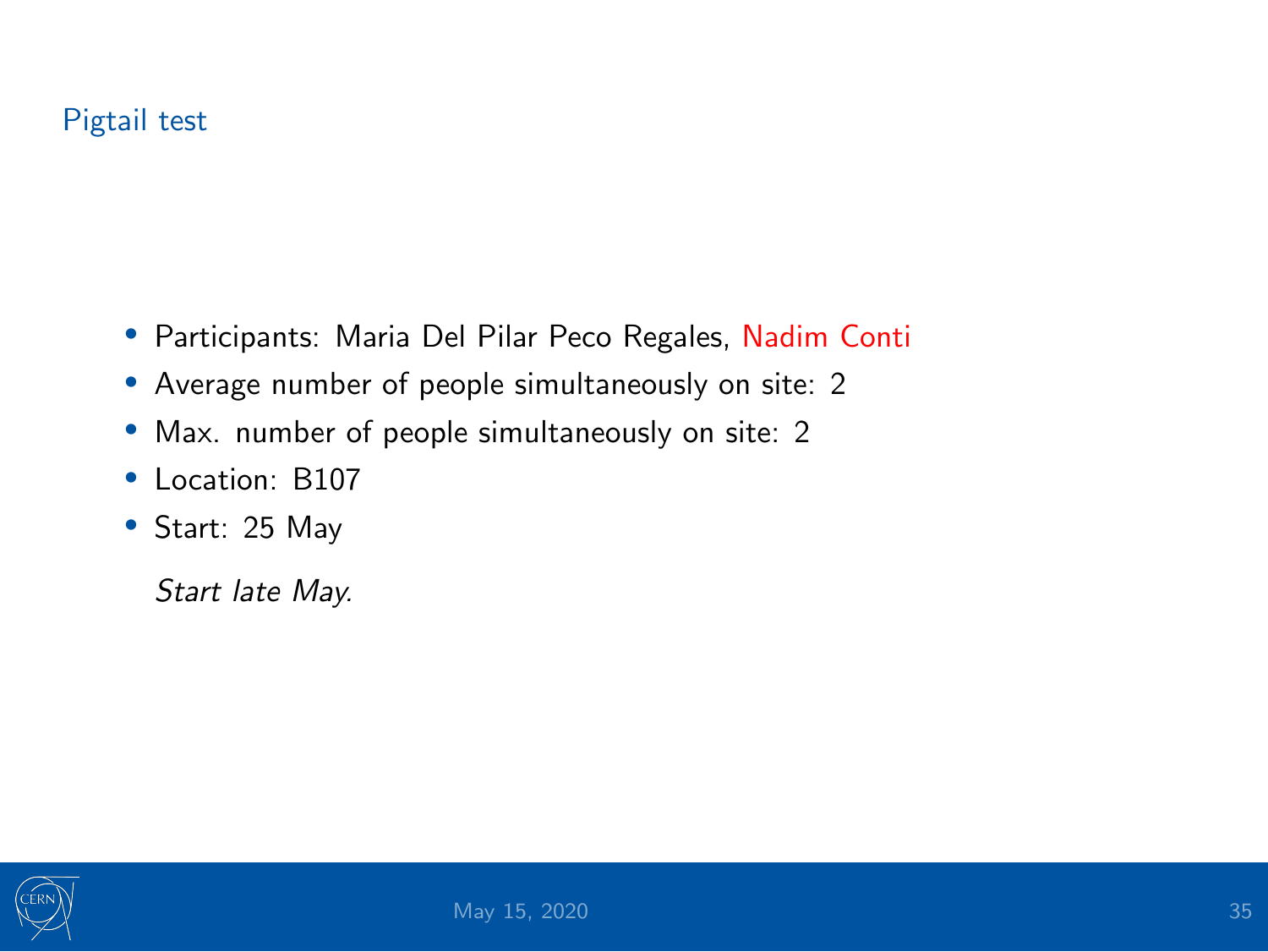## <span id="page-35-0"></span>**[Online](#page-35-0)**

### Contact: Loic Brarda

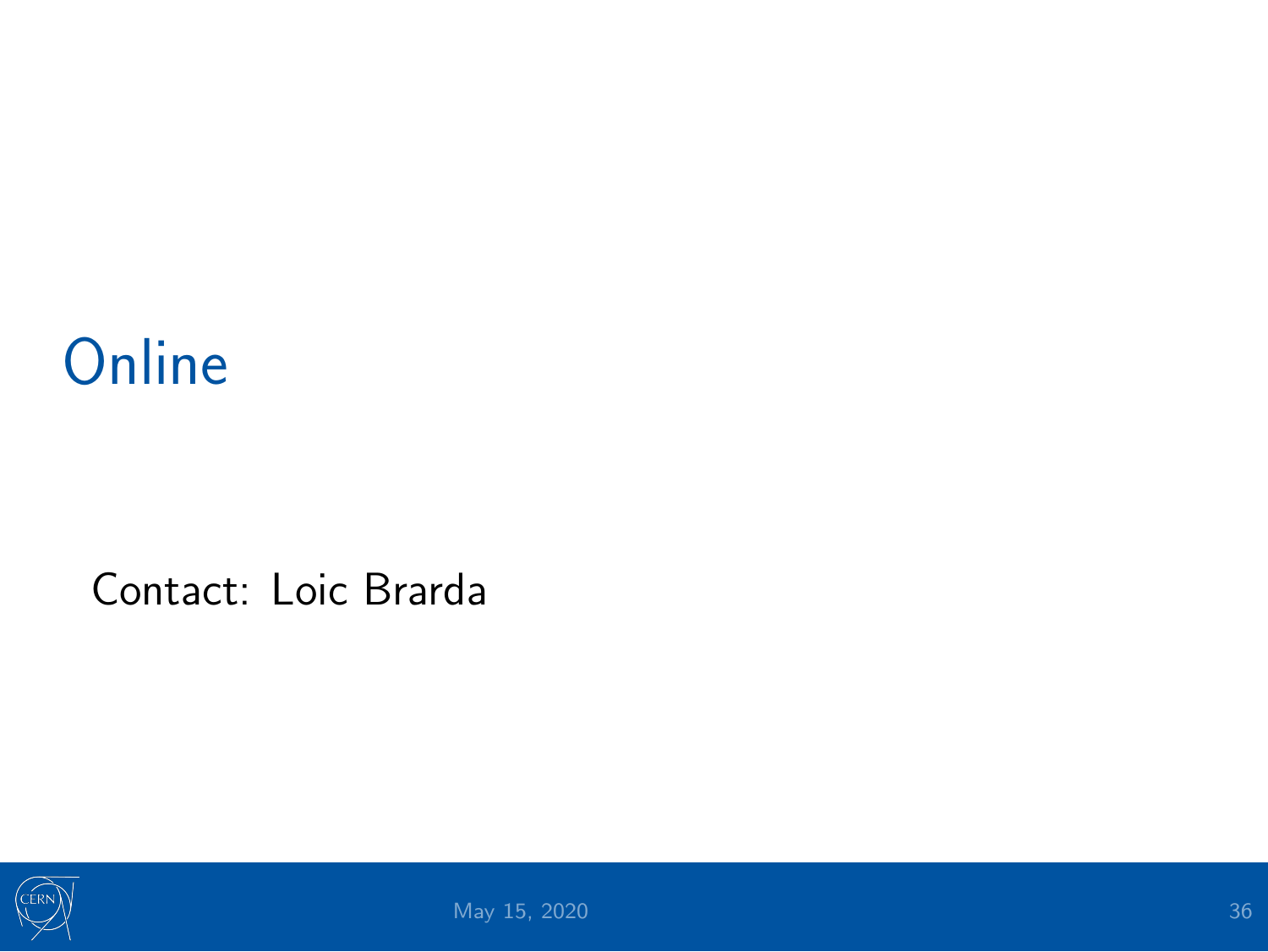### Installation of servers

- Participants: Karol Sawczuk, Loic Brarda, Francesco Sborzacchi, Tommaso Colombo, Valerian De Carvalho, Rainer Schwemmer
- Average number of people simultaneously on site: ?
- Max. number of people simultaneously on site: 4
- Locations: DC, SX8
- Start: 30 April
- **IMPACT: 153576**

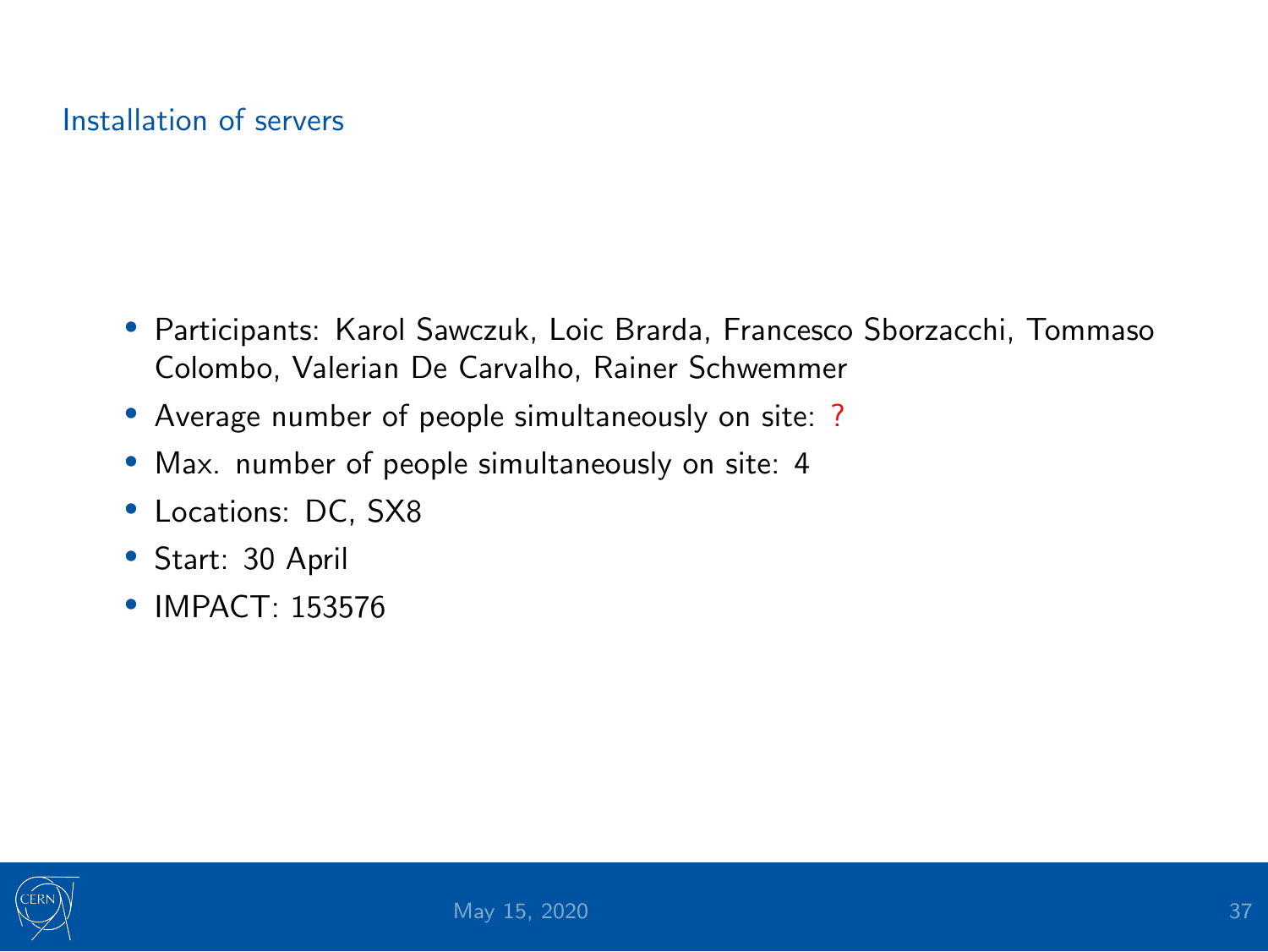#### Data centre maintenance

- Participants: Contractor 1 (Automation), Contractor 2 (Automation), Contractor 1 (Lubron), Contractor 2 (Lubron), Contractor 1 (Stulz), Contractor 2 (Stulz), Contractor 3 (Stulz)
- Average number of people simultaneously on site: ?
- Max. number of people simultaneously on site: 6
- Location: DC
- Start: TBD

Depends on travel restrictions, probably not before mid June.

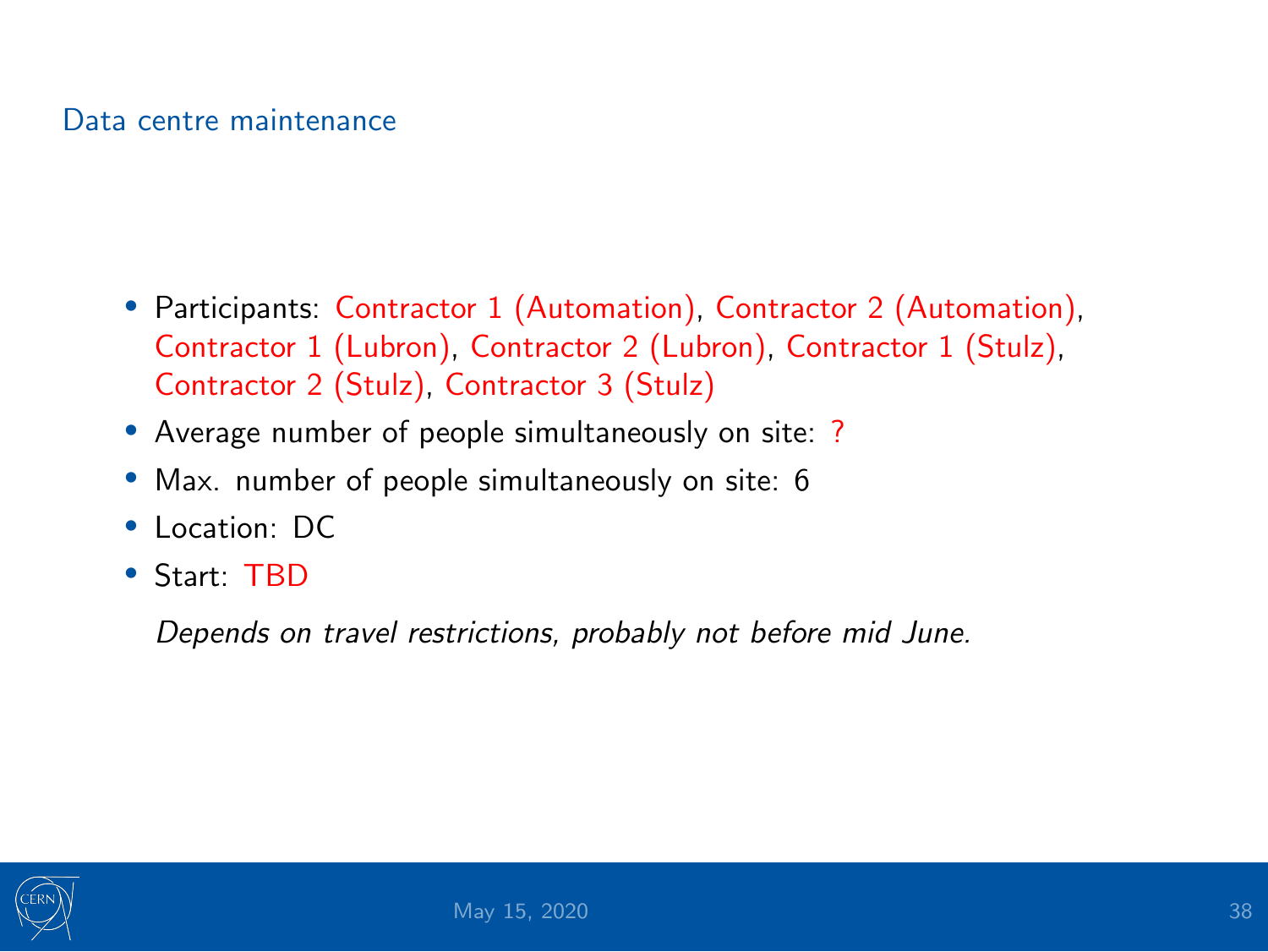## <span id="page-38-0"></span>[RICH](#page-38-0)

### Contact: Silvia Gambetta, Christoph Frei

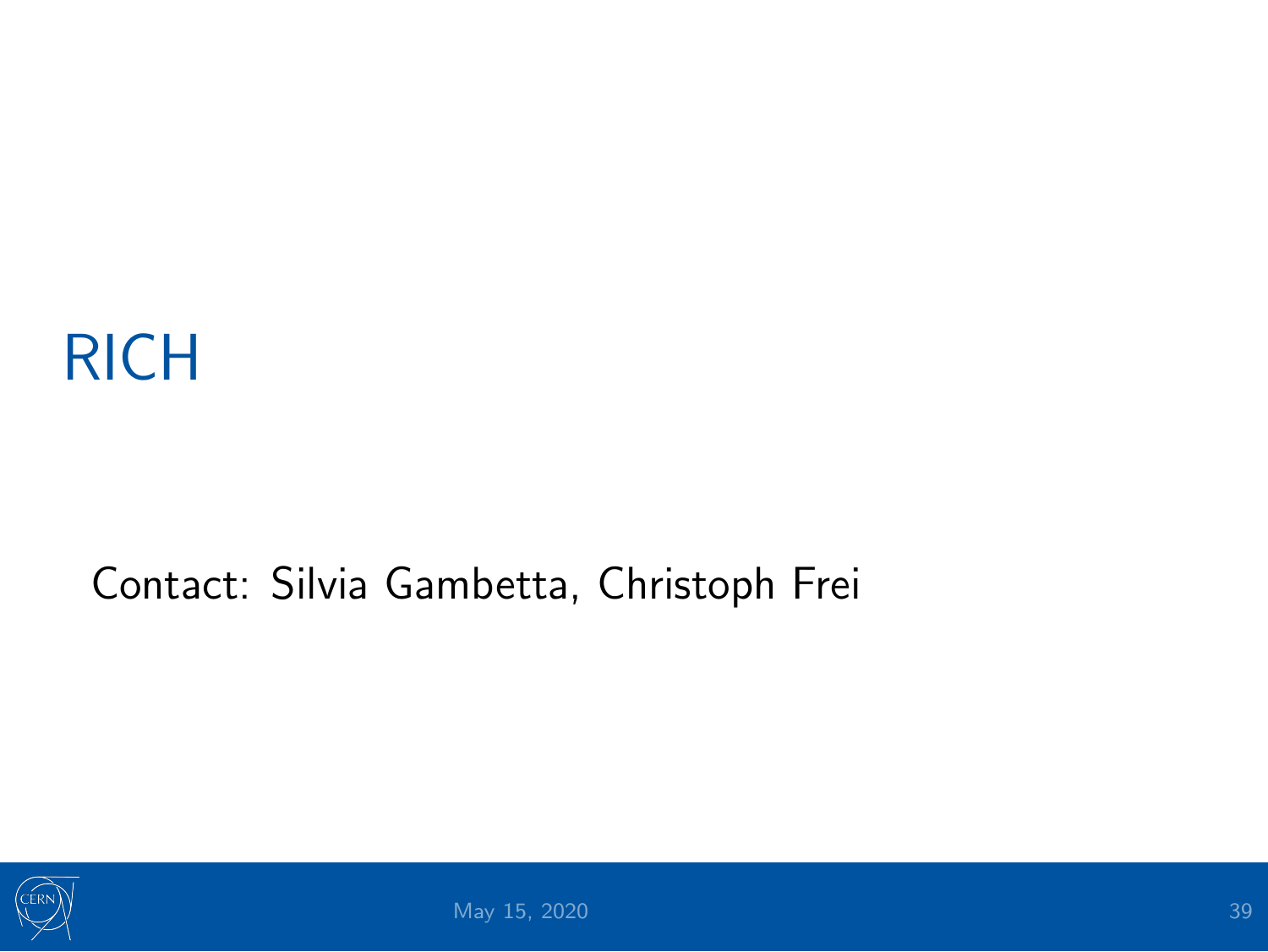### Column commissioning

- Participants: Giovanni Cavallero, Carmelo D'Ambrosio, Christoph Frei, Silvia Gambetta, Didier Piedigrossi, Antonino Sergi
- Average number of people simultaneously on site: 3
- Max. number of people simultaneously on site: 3
- Location: B17
- Start: 04 May